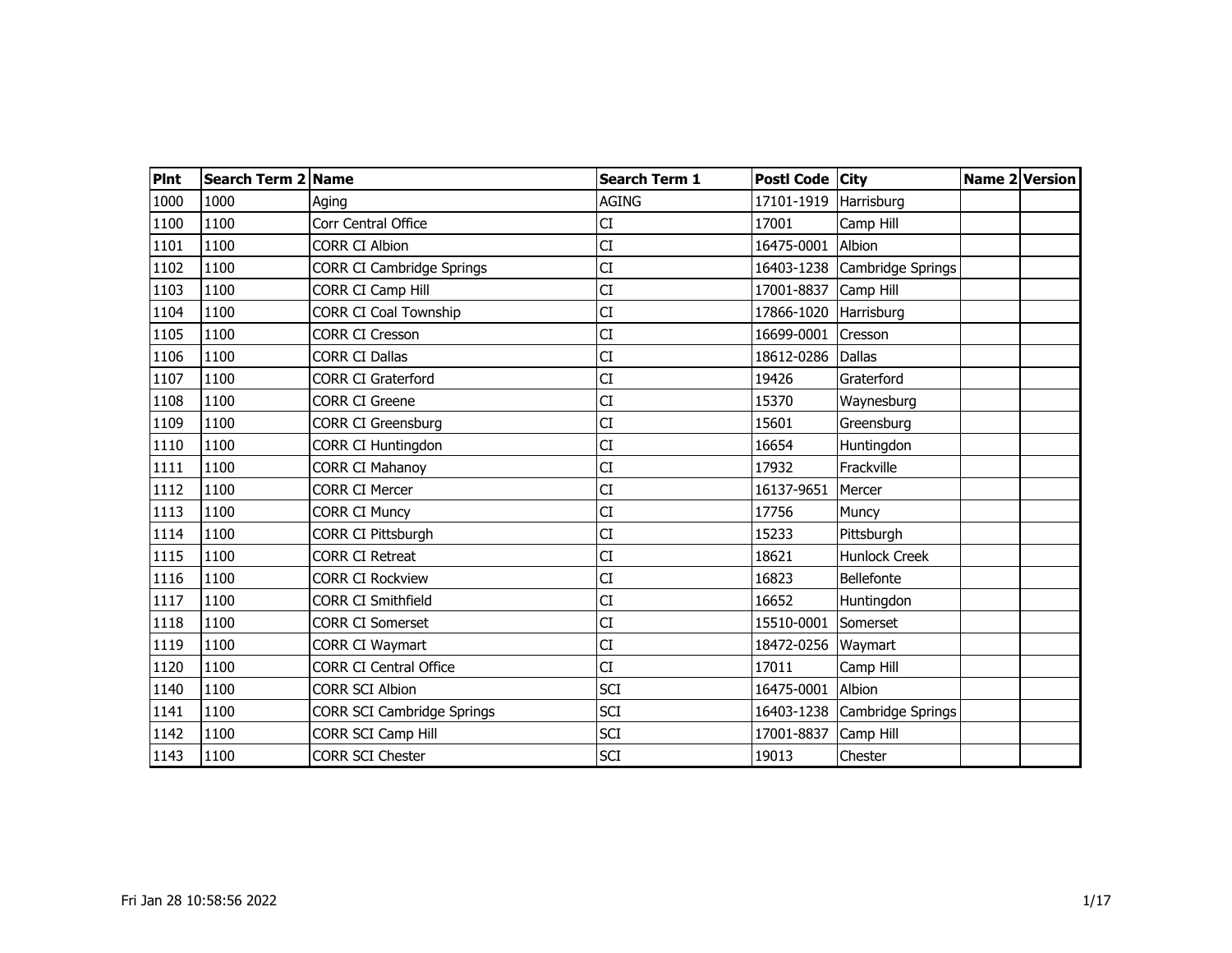| <b>Pint</b> | Search Term 2 Name |                                  | <b>Search Term 1</b> | Postl Code City    |                      | Name 2 Version |  |
|-------------|--------------------|----------------------------------|----------------------|--------------------|----------------------|----------------|--|
| 1144        | 1100               | <b>CORR SCI Coal Township</b>    | <b>SCI</b>           | 17866-1020         | Shamokin             |                |  |
| 1145        | 1100               | <b>CORR SCI Cresson</b>          | <b>SCI</b>           | 16699-0001         | Cresson              |                |  |
| 1146        | 1100               | <b>CORR SCI Dallas</b>           | <b>SCI</b>           | 18612-0286         | <b>Dallas</b>        |                |  |
| 1147        | 1100               | <b>CORR SCI Frackville</b>       | <b>SCI</b>           | 17931-2699         | Frackville           |                |  |
| 1148        | 1100               | <b>CORR SCI Graterford</b>       | <b>SCI</b>           | 19426              | Graterford           |                |  |
| 1149        | 1100               | <b>CORR SCI Greene</b>           | <b>SCI</b>           | 15370              | Waynesburg           |                |  |
| 1150        | 1100               | <b>CORR SCI Greensburg</b>       | <b>SCI</b>           | 15601              | Greensburg           |                |  |
| 1151        | 1100               | <b>CORR SCI Houtzdale</b>        | <b>SCI</b>           | 16698-1000         | Houtzdale            |                |  |
| 1152        | 1100               | <b>CORR SCI Huntingdon</b>       | <b>SCI</b>           | 16654-1112         | Huntingdon           |                |  |
| 1153        | 1100               | CORR SCI Laurel Highlands        | <b>SCI</b>           | 15501-0631         | Somerset             |                |  |
| 1154        | 1100               | <b>CORR SCI Mahanoy</b>          | <b>SCI</b>           | 17932              | Frackville           |                |  |
| 1155        | 1100               | <b>CORR SCI Mercer</b>           | SCI                  | 16137-9651         | Mercer               |                |  |
| 1156        | 1100               | <b>CORR SCI Muncy</b>            | <b>SCI</b>           | 17756              | Muncy                |                |  |
| 1157        | 1100               | <b>CORR SCI Pine Grove</b>       | <b>SCI</b>           | 15701              | Indiana              |                |  |
| 1158        | 1100               | CORR SCI Pittsburgh              | <b>SCI</b>           | 15233              | Pittsburgh           |                |  |
| 1159        | 1100               | CORR SCI Quehanna Boot Camp      | <b>MBC</b>           | 16845              | Karthus              |                |  |
| 1160        | 1100               | <b>CORR SCI Retreat</b>          | <b>SCI</b>           | 18621              | <b>Hunlock Creek</b> |                |  |
| 1161        | 1100               | <b>CORR SCI Rockview</b>         | <b>SCI</b>           | 16823-0820         | Bellefonte           |                |  |
| 1162        | 1100               | <b>CORR SCI Smithfield</b>       | SCI                  | 16652              | Huntingdon           |                |  |
| 1163        | 1100               | <b>CORR SCI Somerset</b>         | <b>SCI</b>           | 15510-0001         | Somerset             |                |  |
| 1164        | 1100               | <b>CORR SCI Waymart</b>          | SCI                  | 18472-0256         | Waymart              |                |  |
| 1165        | 1100               | <b>CORR SCI Waynesburg</b>       | SCI                  | 15370              | Waynesburg           |                |  |
| 1166        | 1100               | CORR SCI E Town Training Academy | <b>SCI</b>           | 17022-1299         | Elizabethtown        |                |  |
| 1167        | 1100               | <b>CORR SCI Fayette</b>          | <b>SCI</b>           | 15450-1050         | LaBelle              |                |  |
| 1168        | 1100               | <b>CORR SCI Forest</b>           | SCI                  | 16239              | Marienville          |                |  |
| 1169        | 1169               | Correctional Industries Fayette  | CI                   | 15450-1050 LaBelle |                      |                |  |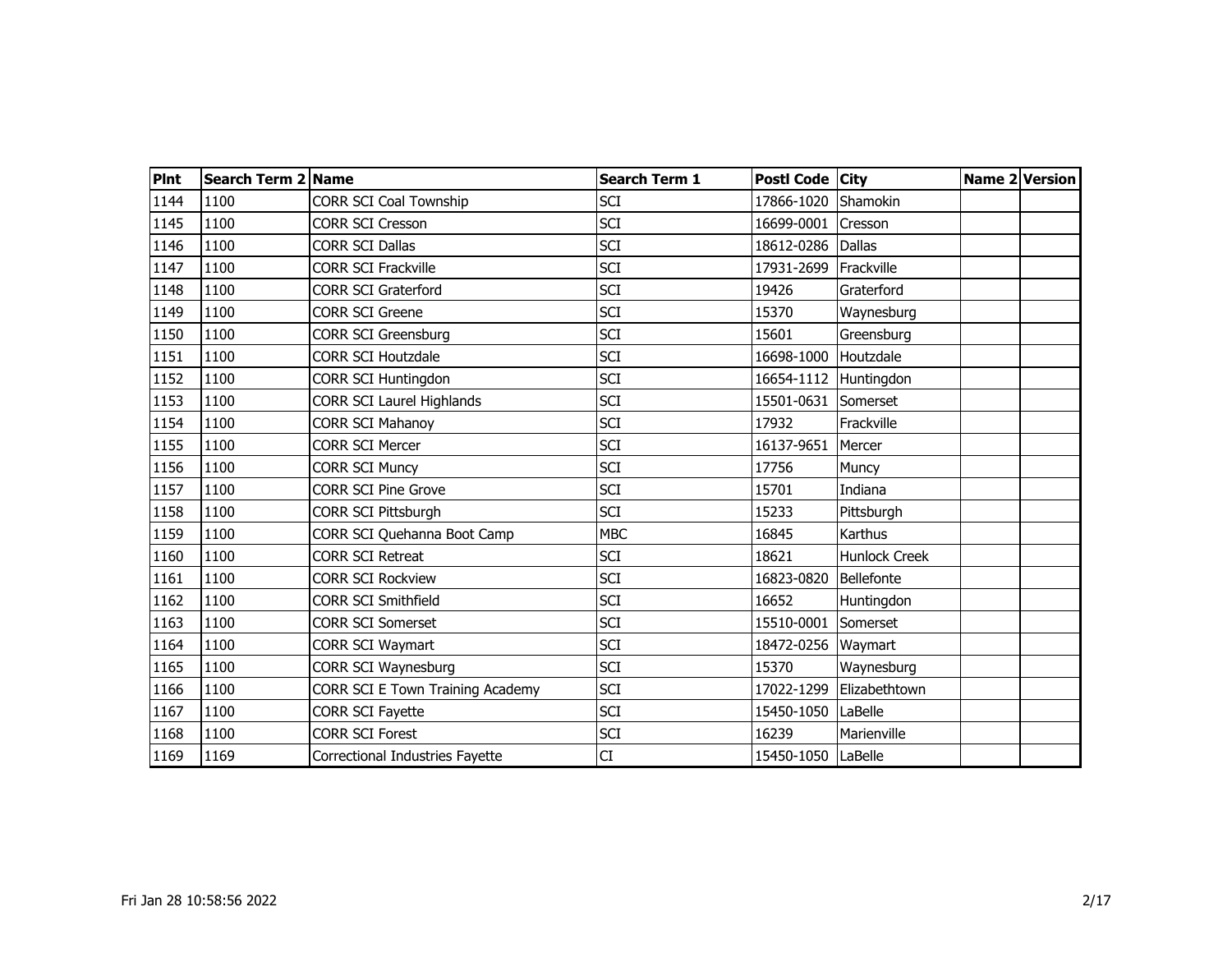| <b>PInt</b> | Search Term 2 Name |                                       | <b>Search Term 1</b> | Postl Code City    |               | Name 2 Version |
|-------------|--------------------|---------------------------------------|----------------------|--------------------|---------------|----------------|
| 1170        | 1100               | <b>Correctional Industries Forest</b> | CI                   | 16239              | Marienville   |                |
| 1171        | 1100               | Correctional Industries Houtzdale     | СI                   | 16698              | Houtzdale     |                |
| 1172        | 1100               | CORR SCI E Town Clothing              | <b>SCI</b>           | 17022-1299         | Elizabethtown |                |
| 1173        | 1100               | <b>CORR CI Frackville</b>             | <b>SCI</b>           | 17931              | Frackville    |                |
| 1174        | 1100               | <b>CORR SCI German Township</b>       | <b>SCI</b>           | 15458              | Fayette       |                |
| 1175        | 1100               | <b>CORR CI Benner Township</b>        | CI                   | 16823-0820         | Bellefonte    |                |
| 1176        | 1100               | <b>CORR SCI Benner Township</b>       | <b>SCI</b>           | 16823-0820         | Bellefonte    |                |
| 1177        | 1100               | <b>CORR SCI Phoenix</b>               | <b>SCI</b>           | 19426              | Collegeville  |                |
| 1178        | 1178               | CORR SCI Waymart Uniform Warehouse    | <b>SCI</b>           | 18472              | Waymart       |                |
| 1179        | 1100               | <b>CORR CI Phoenix</b>                | CI                   | 19426              | Collegeville  |                |
| 11AA        | 1100               | CI Albion Commissary                  | CI                   | 16475-0001         | Albion        |                |
| 11B1        | 1100               | CI Benner Laundry                     | CI                   | 16823-0820         | Bellefonte    |                |
| 11BB        | 1100               | CI Benner Twp Admin                   | CI                   | 16823-0820         | Bellefonte    |                |
| 11CC        | 1100               | CI Cambridge Springs Optical Lab      | <b>CI</b>            | 16403-1238         | Cambridge     |                |
| 11CT        | 11CT               | CI Coal Township                      | CI                   | 17866-1020         | Coal Township |                |
| 11DD        | 1100               | CI Camp Hill Admin                    | CI                   | 17001-8837         | Camp Hill     |                |
| 11E1        | 1100               | <b>CICO Customer Service</b>          | CI                   | 17011              | Camp Hill     |                |
| 11E2        | 1100               | CICO Sales & Marketing                | CI                   | 17011              | Camp Hill     |                |
| 11E3        | 1100               | <b>CICO Outside Sales</b>             | CI                   | 17001              | Camp Hill     |                |
| 11E4        | 1100               | <b>CICO Utilities</b>                 | CI                   | 17001              | Camp Hill     |                |
| 11EE        | 1100               | CICO Admin                            | CI                   | 17011              | Camp Hill     |                |
| 11F1        | 1100               | <b>CI Dallas Mattress</b>             | CI                   | 18612-0286         | <b>Dallas</b> |                |
| 11F2        | 1100               | CI Dallas Garment                     | CI                   | 18612-0286         | <b>Dallas</b> |                |
| 11FF        | 1100               | CI Dallas Admin                       | CI                   | 18612-0286         | <b>Dallas</b> |                |
| 11G2        | 1100               | CI Fayette Precision Metal            | CI                   | 15450-1050         | LaBelle       |                |
| 11G3        | 1100               | CI Fayette License Plates             | CI                   | 15450-1050 LaBelle |               |                |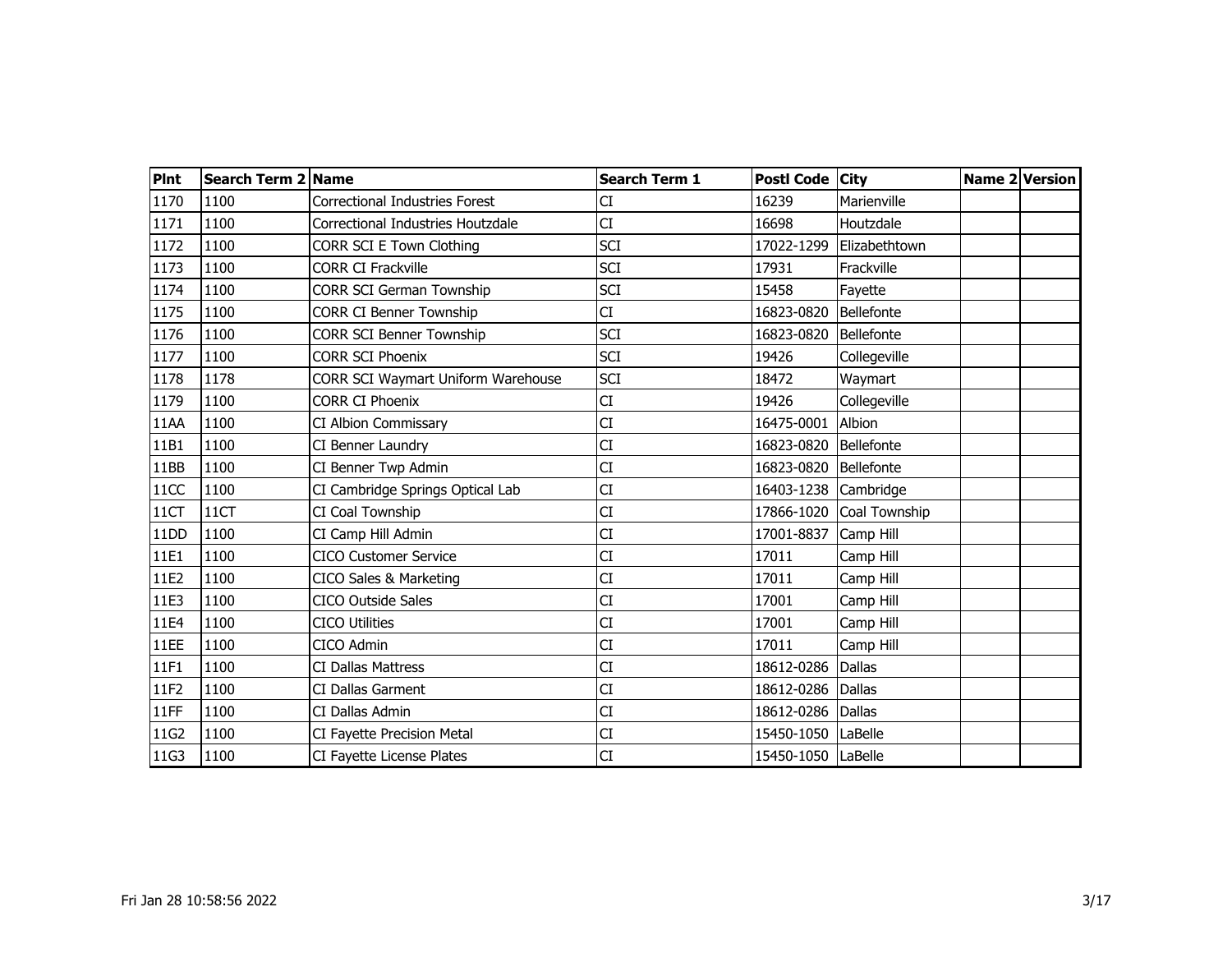| <b>PInt</b> | Search Term 2 Name |                                  | <b>Search Term 1</b> | Postl Code City |                      | Name 2 Version |
|-------------|--------------------|----------------------------------|----------------------|-----------------|----------------------|----------------|
| 11GG        | 1100               | CI Fayette Admin                 | CI                   | 15450-1050      | LaBelle              |                |
| 11H1        | 11H1               | CI Forest Wheel Refurbishing     | <b>CI</b>            | 16239           | Marienville          |                |
| 11H3        | 11H3               | CI Forest Equip Refurbishing     | CI                   | 16239           | Marienville          |                |
| 11HH        | 1100               | CI Forest Admin                  | CI                   | 16239           | Marienville          |                |
| <b>11I1</b> | 1100               | CI Frackville Laundry            | CI                   | 17931           | Frackville           |                |
| 11II        | 1100               | CI Frackville Admin              | CI                   | 17931           | Frackville           |                |
| 11J2        | 1100               | CI Graterford Garments           | CI                   | 19426           | Graterford           |                |
| 11J3        | 1100               | CI Graterford Underwear          | CI                   | 19426           | Graterford           |                |
| 11J4        | 1100               | CI Graterford Shoes              | CI                   | 19426           | Graterford           |                |
| 11J5        | 1100               | CI Graterford Textiles/Weave     | CI                   | 19426           | Graterford           |                |
| 11J6        | 1100               | CI Graterford Hosiery            | CI                   | 19426           | Graterford           |                |
| 11JJ        | 1100               | CI Graterford Admin              | CI                   | 19426           | Graterford           |                |
| 11KK        | 1100               | <b>CI Greene Garments</b>        | CI                   | 15370           | Waynesburg           |                |
| 11LL        | 1100               | CI Houtzdale Commissary          | <b>CI</b>            | 16698           | Houtzdale            |                |
| 11M1        | 1100               | CI Huntingdon Print/Signs        | CI                   | 16654           | Huntingdon           |                |
| 11M3        | 1100               | CI Huntingdon Garments           | CI                   | 16654           | Huntingdon           |                |
| 11M4        | 1100               | CI Huntingdon Soap & Detergent   | СI                   | 16654           | Huntingdon           |                |
| 11MM        | 1100               | CI Huntingdon Admin              | CI                   | 16654           | Huntingdon           |                |
| <b>11NN</b> | 1100               | CI Mahanoy Commissary            | CI                   | 17932           | Frackville           |                |
| 1100        | 1100               | CI Muncy Garment                 | CI                   | 17756           | Muncy                |                |
| 11P1        | 1100               | CI Retreat Laundry               | CI                   | 18621           | <b>Hunlock Creek</b> |                |
| 11PP        | 1100               | <b>CI Retreat Admin</b>          | СI                   | 18621           | <b>Hunlock Creek</b> |                |
| 11Q1        | 1100               | CI Rockview Freight (Delivery)   | CI                   | 16823           | Bellefonte           |                |
| 11Q2        | 1100               | CI Rockview Chairs               | CI                   | 16823           | Bellefonte           |                |
| 11Q3        | 1100               | CI Rockview Wood Furniture       | СI                   | 16823           | Bellefonte           |                |
| 11Q5        | 1100               | <b>CI Rockview Wood Products</b> | CI                   | 16823           | Bellefonte           |                |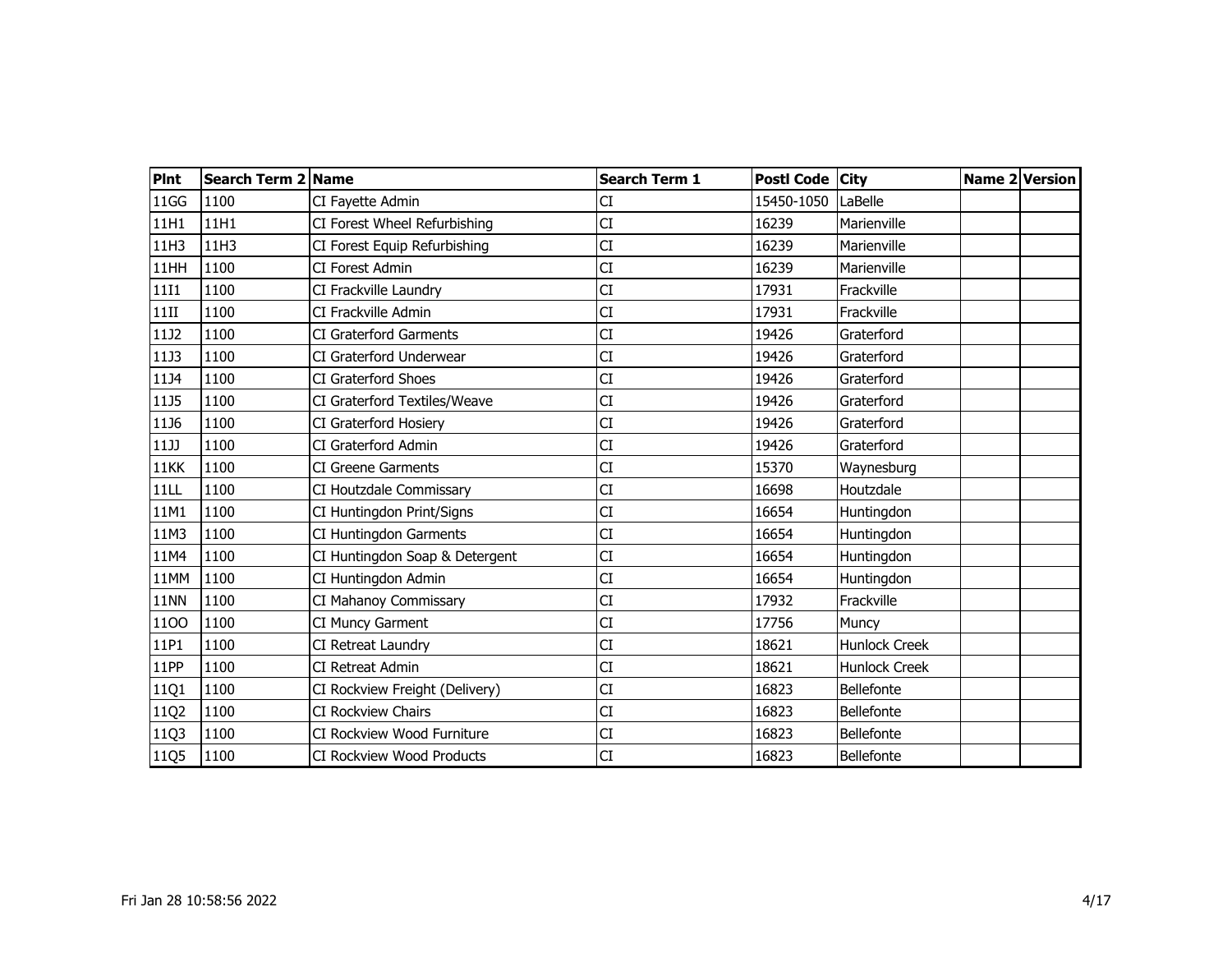| <b>PInt</b> | Search Term 2 Name |                                         | <b>Search Term 1</b>   | Postl Code City |              | Name 2 Version |  |
|-------------|--------------------|-----------------------------------------|------------------------|-----------------|--------------|----------------|--|
| 11QQ        | 1100               | <b>CI Rockview Admin</b>                | CI                     | 16823           | Bellefonte   |                |  |
| <b>11RR</b> | <b>GARMENTS</b>    | <b>CI Mercer Garments</b>               | <b>CI</b>              | 16137           | Mercer       |                |  |
| 11S1        | 1100               | CI Somerset Laundry                     | CI                     | 15510-0001      | Somerset     |                |  |
| <b>11SS</b> | 1100               | <b>CI Somerset Admin</b>                | CI                     | 15510-0001      | Somerset     |                |  |
| 11T1        | 1100               | <b>CI Waymart Garments</b>              | CI                     | 18472-0256      | Waymart      |                |  |
| 11T2        | 1100               | CI Waymart Personal Care Kits           | <b>CI</b>              | 18472-0256      | Waymart      |                |  |
| 11TT        | 1100               | CI Waymart Admin                        | CI                     | 18472-0256      | Waymart      |                |  |
| <b>11U1</b> | 1100               | CI Phoenix Laundry                      | CI                     | 19426           | Collegeville |                |  |
| <b>11U2</b> | 1100               | CI Phoenix Laundry Ship/Receiving       | CI                     | 19426           | Collegeville |                |  |
| <b>11UU</b> | 1100               | CI Phoenix Admin                        | CI                     | 19426           | Collegeville |                |  |
| 11V1        | 1100               | CI Phoenix Ship/Receiving               | CI                     | 19426           | Collegeville |                |  |
| 11V2        | 1100               | CI Phoenix Garment                      | СI                     | 19426           | Collegeville |                |  |
| 11V3        | 1100               | CI Phoenix Underwear                    | СI                     | 19426           | Collegeville |                |  |
| 11V4        | 1100               | <b>CI Phoenix Shoes</b>                 | CI                     | 19426           | Collegeville |                |  |
| 11V5        | 1100               | CI Phoenix Hoisiery                     | CI                     | 19426           | Collegeville |                |  |
| 11VV        | 1100               | CI Phoenix Admin                        | СĪ                     | 19426           | Collegeville |                |  |
| 1200        | 1200               | L&I                                     | LABOR & INDUSTRY       | 17120           | Harrisburg   |                |  |
| 1210        | 1200               | <b>L&amp;I SWIF</b>                     | SWIF L & I             | 18503           | Scranton     |                |  |
| 1220        | 1220               | L&I Hiram G Andrews Center              | L&I                    | 15905           | Johnstown    |                |  |
| 1230        | 1230               | L&I Work Force Development              | L&I                    | 17120           | Harrisburg   |                |  |
| 1240        | 1240               | L&I Unemployment Compensation           | L&I                    | 17120           | Harrisburg   |                |  |
| 1250        | 1250               | L&I Safety & Labor Management           | L&I                    | 17120           | Harrisburg   |                |  |
| 1300        | 1300               | MIL/VET AFF                             | MILTARY AFFAIRS        | 17003-5002      | Annville     |                |  |
| 1301        | 1300               | MIL/VET AFF Soldiers & Sailors Home     | MILTARY AFFAIRS        | 16507           | Erie         |                |  |
| 1302        | 1300               | MIL/VET AFF Hollidaysburg Veterans Home | <b>MILTARY AFFAIRS</b> | 16635           | Duncansville |                |  |
| 1303        | 1300               | MIL/VET AFF NorthEast Veterans Home     | MILTARY AFFAIRS        | 18503           | Scranton     |                |  |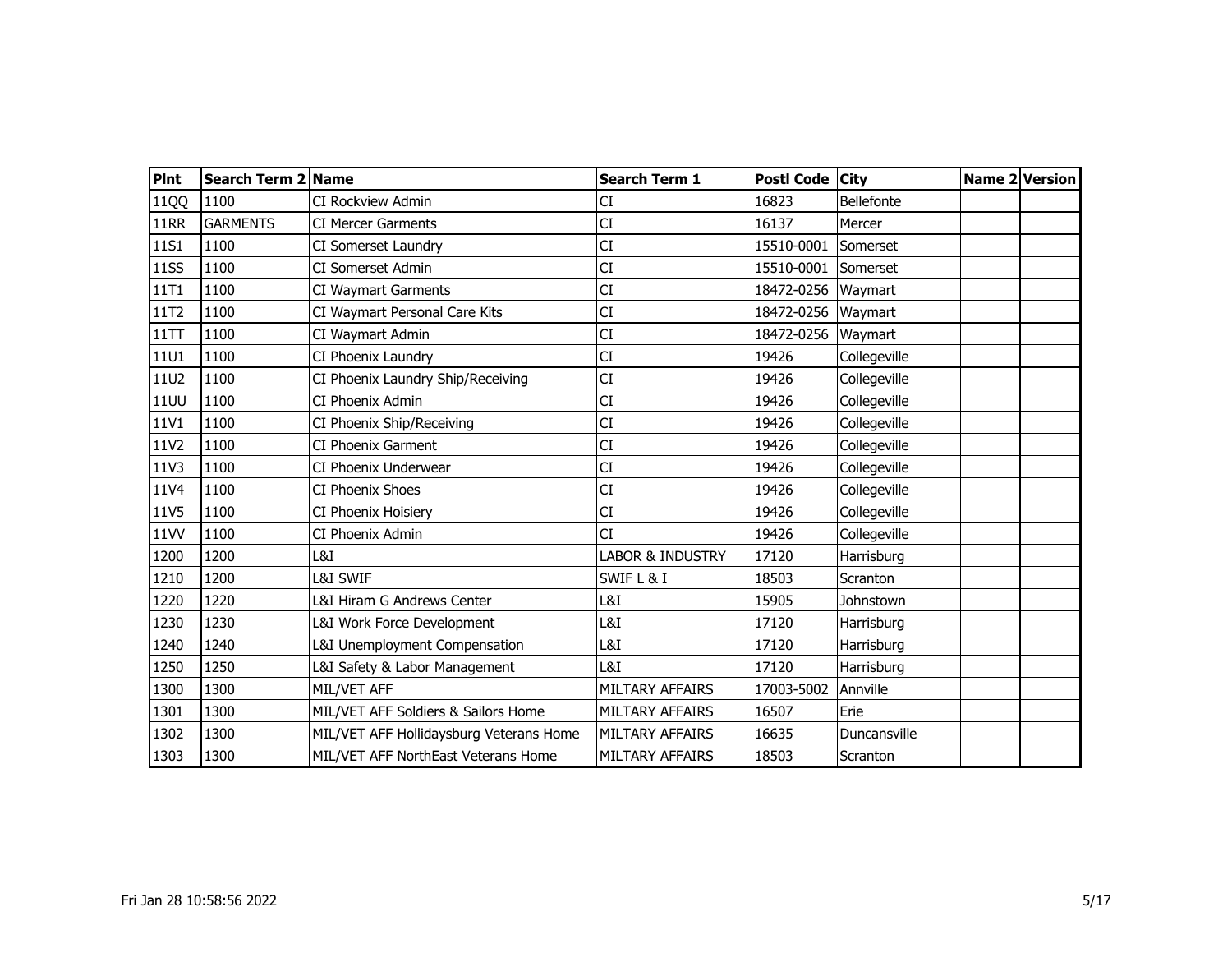| <b>Pint</b> | Search Term 2 Name |                                     | <b>Search Term 1</b>   | Postl Code City |                    |         | <b>Name 2 Version</b> |
|-------------|--------------------|-------------------------------------|------------------------|-----------------|--------------------|---------|-----------------------|
| 1304        | 1300               | MIL/VET AFF Southeast Veterans Home | MILTARY AFFAIRS        | 19475           | <b>Spring City</b> |         |                       |
| 1305        | 1300               | MIL/VET AFF SouthWest Veterans Home | <b>MILTARY AFFAIRS</b> | 15206           | Pittsburgh         |         |                       |
| 1306        | 1300               | MIL/VET AFF Scotland School         | <b>MILTARY AFFAIRS</b> | 17254-1200      | Scotland           |         |                       |
| 1307        | 1307               | MIL/VET AFF Delaware Home           | <b>MIL</b>             | 19154           | Philadelphia       |         |                       |
| 1308        | 1308               | MIL/VET AFF Reservation Maintenance | <b>MILVET</b>          | 17003-5002      | Fort Indiantown    |         |                       |
| 1309        | 1300               | MIL/VET AFF BVH1                    | <b>MILTARY AFFAIRS</b> | 17003           | Annville           |         |                       |
| 1310        | 1300               | MIL/VET AFF BVH2                    | <b>MILTARY AFFAIRS</b> | 16635           | Duncansville       | Holiday |                       |
| 1400        | 1400               | <b>ATT GEN</b>                      | <b>ATTYGEN</b>         | 17120           | Harrisburg         |         |                       |
| 1500        | 1500               | <b>DGS</b>                          | <b>DGS</b>             | 17120           | Harrisburg         |         |                       |
| 1501        | 1501               | <b>DGS Property Management</b>      | <b>DGS</b>             | 17120           | Harrisburg         |         |                       |
| 1502        | 1502               | <b>DGS Administration</b>           | <b>DGS</b>             | 17120           | Harrisburg         |         |                       |
| 1503        | 1503               | <b>DGS Public Works</b>             | <b>DGS</b>             | 17125           | Harrisburg         |         |                       |
| 1504        | 1504               | <b>DGS Bureau of Procurement</b>    | <b>DGS</b>             | 17120           | Harrisburg         |         |                       |
| 15PP        | <b>PPE</b>         | <b>DGS PPE Stockpile</b>            | <b>DGS</b>             | 17110           | Harrisburg         |         |                       |
| 1600        | 1600               | <b>PDE</b>                          | <b>ED</b>              | 17120           | Harrisburg         |         |                       |
| 1601        | 1601               | PDE Scranton School for the Deaf    | <b>ED</b>              | 18509           | Scranton           |         |                       |
| 1602        | 1602               | <b>PDE Libraries</b>                | <b>ED</b>              | 17105           | Harrisburg         |         |                       |
| 1603        | 1603               | PDE Thaddeus Stevens College        | <b>ED</b>              | 17602           | Lancaster          |         |                       |
| 1604        | 1600               | PDE Info & Ed Tech                  | <b>ED</b>              | 17126           | Harrisburg         |         |                       |
| 1605        | 1600               | PDE PostSec Higher Ed               | <b>ED</b>              | 17126           | Harrisburg         |         |                       |
| 1606        | 1600               | PDE Elem Sec Ed                     | <b>ED</b>              | 17120           | Harrisburg         |         |                       |
| 1700        | 1700               | <b>PUC</b>                          | <b>PUC</b>             | 17120           | Harrisburg         |         |                       |
| 1800        | 1800               | <b>REV</b>                          | <b>REVENUE</b>         | 17128           | Harrisburg         |         |                       |
| 1801        | 1801               | <b>REV Lottery</b>                  | <b>REV</b>             | 17057           | Middletown         |         |                       |
| 1802        | 1802               | Rev Fiscal Policy & Planning        | <b>REV</b>             | 17128           | Harrisburg         |         |                       |
| 1803        | 1803               | <b>REV Taxation</b>                 | <b>REV</b>             | 17128           | Harrisburg         |         |                       |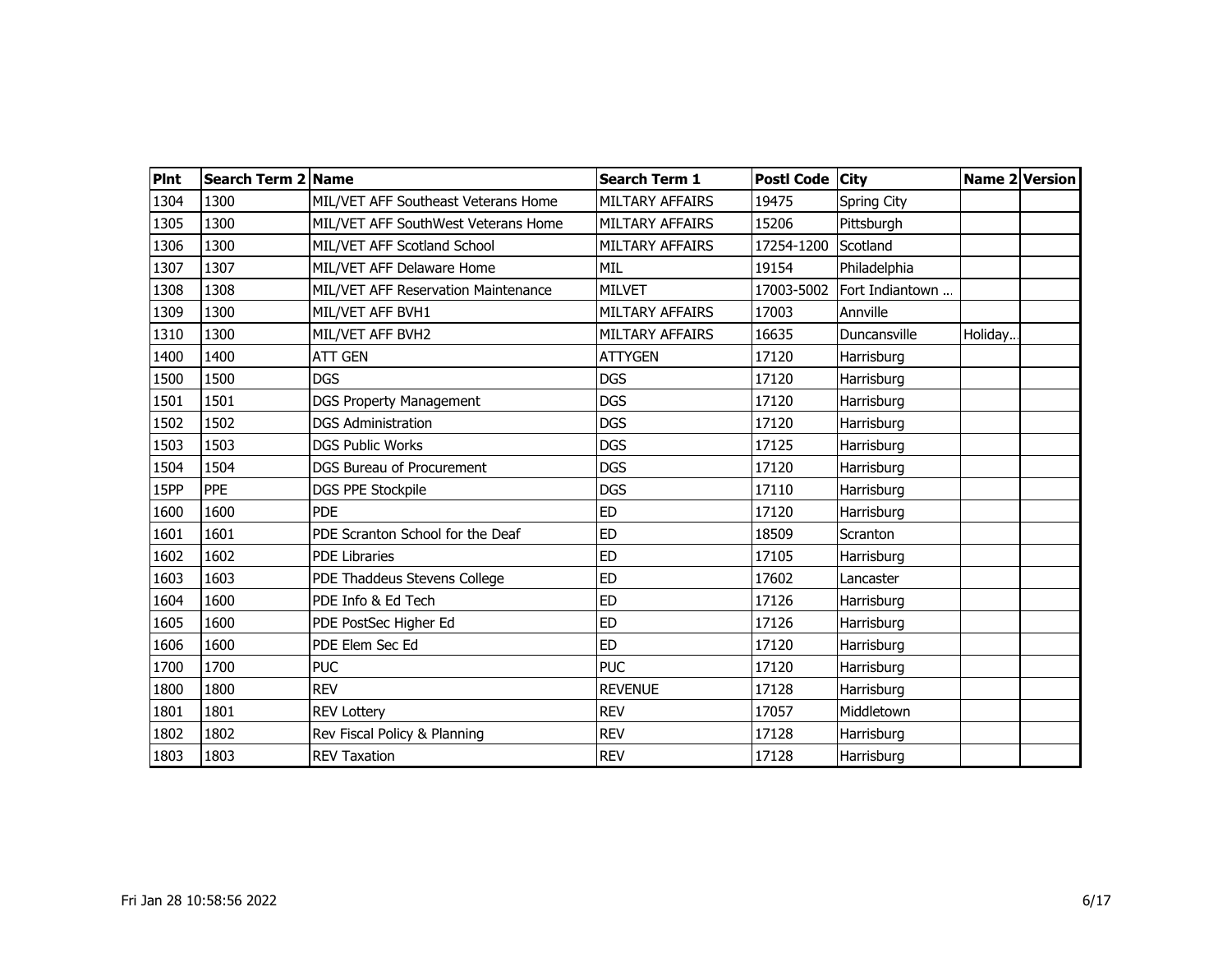| <b>Pint</b> | Search Term 2 Name |                             | <b>Search Term 1</b>  | Postl Code City |                      | Name 2 Version |
|-------------|--------------------|-----------------------------|-----------------------|-----------------|----------------------|----------------|
| 1804        | 1804               | <b>REV Enforcement</b>      | <b>REV</b>            | 17128           | Harrisburg           |                |
| 1805        | 1805               | REV Cig Stamps STW SQ       | <b>REVENUE</b>        | 17128           | Harrisburg           |                |
| 1806        | 1800               | REV Cig Stamps DGS          | <b>REVENUE</b>        | 17128           | Harrisburg           |                |
| 1900        | 1900               | <b>ST</b>                   | <b>STATE</b>          | 17120           | Harrisburg           |                |
| 2000        | 2000               | <b>PSP</b>                  | <b>STATE POLICE</b>   | 17110           | Harrisburg           |                |
| 2001        | 2000               | Central Supply Clothing     | <b>CENTRAL SUPPLY</b> | 17111           | Harrisburg           |                |
| 2002        | 2000               | Central Supply Expendables  | <b>CENTRAL SUPPLY</b> | 17111           | Harrisburg           |                |
| 2003        | 2000               | Central Supply Secure Items | <b>CENTRAL SUPPLY</b> | 17111           | Harrisburg           |                |
| 2004        | 2000               | <b>PSP Bureaus</b>          | <b>CENTRAL SUPPLY</b> | 17110           | Harrisburg           |                |
| 2005        | 2000               | MC SAP                      | <b>CENTRAL SUPPLY</b> | 17103           | Harrisburg           |                |
| 2006        |                    | P&S Trackable Items         |                       | 17111           | Harrisburg           |                |
| 200A        | 2000               | P&S Troop-A                 | <b>CENTRAL SUPPLY</b> | 15601           | Greensburg           |                |
| 200B        | 2000               | P&S Troop-B                 | <b>CENTRAL SUPPLY</b> | 15330           | <b>Eighty Four</b>   |                |
| 200C        | 2000               | P&S Troop-C                 | <b>CENTRAL SUPPLY</b> | 15767           | Punxsutawney         |                |
| 200D        | 2000               | P&S Troop-D                 | <b>CENTRAL SUPPLY</b> | 16001           | <b>Butler</b>        |                |
| 200E        | 2000               | P&S Troop-E                 | <b>CENTRAL SUPPLY</b> | 16511           | Erie                 |                |
| 200F        | 2000               | P&S Troop-F                 | <b>CENTRAL SUPPLY</b> | 17754           | Montoursville        |                |
| 200G        | 2000               | P&S Troop-G                 | <b>CENTRAL SUPPLY</b> | 16648           | Hollidaysburg        |                |
| 200H        | 2000               | P&S Troop-H                 | <b>CENTRAL SUPPLY</b> | 17112           | Harrisburg           |                |
| 200J        | 2000               | P&S Troop-J                 | <b>CENTRAL SUPPLY</b> | 17602           | Lancaster            |                |
| 200K        | 2000               | P&S Troop-K                 | <b>CENTRAL SUPPLY</b> | 19131           | Philadelphia         |                |
| 200L        | 2000               | P&S Troop-L                 | <b>CENTRAL SUPPLY</b> | 19611           | Reading              |                |
| 200M        | 2000               | P&S Troop-M                 | <b>CENTRAL SUPPLY</b> | 18017           | Bethlehem            |                |
| 200N        | 2000               | P&S Troop-N                 | <b>CENTRAL SUPPLY</b> | 18202           | <b>West Hazelton</b> |                |
| 200P        | 2000               | P&S Troop-P                 | <b>CENTRAL SUPPLY</b> | 18644           | Wyoming              |                |
| 200R        | 2000               | P&S Troop-R                 | <b>CENTRAL SUPPLY</b> | 18512           | Dunmore              |                |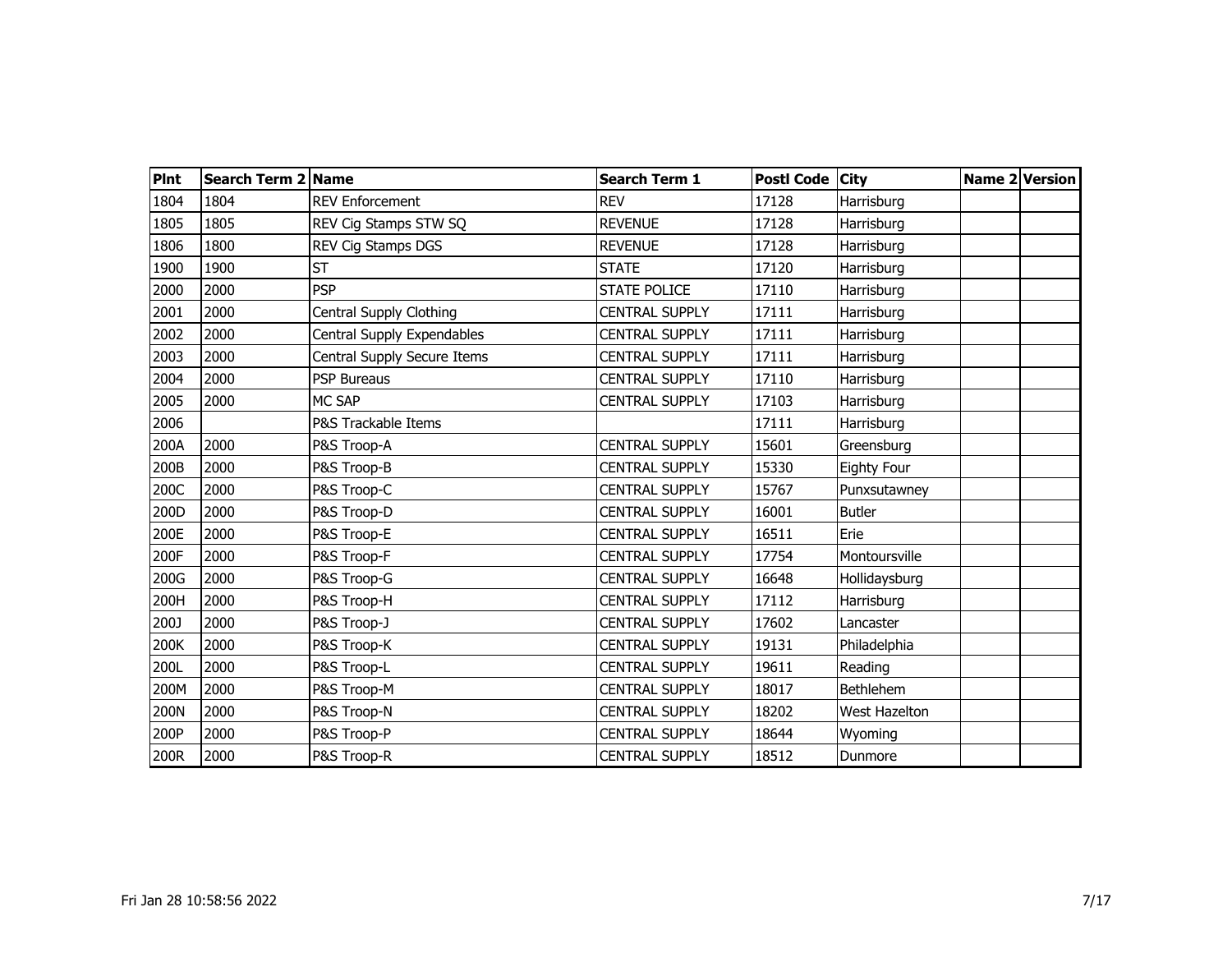| <b>PInt</b> | Search Term 2 Name |                                        | <b>Search Term 1</b>  | Postl Code City |                      |      | Name 2 Version |
|-------------|--------------------|----------------------------------------|-----------------------|-----------------|----------------------|------|----------------|
| 200T        | 2000               | P&S Troop-T                            | <b>CENTRAL SUPPLY</b> | 17057           | Middletown           |      |                |
| 200Y        | 2000               | P&S Troop-Y                            | <b>CENTRAL SUPPLY</b> | 17033           | Hershey              |      |                |
| 2100        | 2100               | <b>DHS</b>                             | <b>DHS</b>            | 17120           | Harrisburg           |      |                |
| 2101        | 2100               | <b>DHS Warehouse</b>                   | <b>DHS</b>            | 17110-9207      | Harrisburg           |      |                |
| 2102        | 2102               | DHS South Mountain Restoration Center  | <b>DHS</b>            | 17261-9999      | South Mountain       |      |                |
| 2103        | 2103               | DHS Allentown State Hospital           | <b>DHS</b>            | 18103-2498      | Allentown            |      |                |
| 2104        | 2100               | DHS Clarks Summit State Hospital       | <b>DHS</b>            | 18411           | <b>Clarks Summit</b> |      |                |
| 2105        | 2100               | <b>DHS Danville State Hospital</b>     | <b>DHS</b>            | 17821           | Danville             |      |                |
| 2106        | 2106               | DHS Harrisburg State Hospital          | <b>DHS</b>            | 17105-1300      | Harrisburg           |      |                |
| 2107        | 2107               | DHS Mayview State Hospital             | <b>DHS</b>            | 15017           | Bridgeville          |      |                |
| 2108        | 2108               | DHS Norristown State Hospital          | <b>DHS</b>            | 19401-5397      | Norristown           |      |                |
| 2109        | 2109               | <b>DHS Torrance State Hospital</b>     | <b>DHS</b>            | 15779           | Torrance             |      |                |
| 2110        | 2110               | DHS Warren State Hospital              | <b>DHS</b>            | 16365           | North Warren         |      |                |
| 2111        | 2111               | DHS Wernersville State Hospital        | <b>DHS</b>            | 19565-0300      | Wernersville         |      |                |
| 2112        | 2112               | <b>DHS Altoona Center</b>              | <b>DHS</b>            | 16601-4574      | Altoona              |      |                |
| 2113        | 2113               | DHS Ebensburg Center                   | <b>DHS</b>            | 15931-0600      | Ebensburg            |      |                |
| 2114        | 2114               | <b>DHS Embreeville Center</b>          | <b>DHS</b>            | 19320           | Coatesville          |      |                |
| 2115        | 2115               | DHS Hamburg Center                     | <b>DHS</b>            | 19526-0400      | Hamburg              |      |                |
| 2116        | 2116               | <b>DHS Polk Center</b>                 | <b>DHS</b>            | 16342           | Polk                 |      |                |
| 2117        | 2117               | DHS Selinsgrove Center                 | <b>DHS</b>            | 17870           | Selinsgrove          |      |                |
| 2118        | 2118               | <b>DHS Western Center</b>              | <b>DHS</b>            | 15317           | Canonsburg           |      |                |
| 2119        | 2119               | DHS White Haven Center                 | <b>DHS</b>            | 18661-9602      | White Haven          |      |                |
| 2120        | 2100               | DHS Loysville Youth Development Center | <b>DHS</b>            | 17047           | Loysville            |      |                |
| 2121        | 2121               | DHS Youth Development Center           | <b>DHS</b>            | 16101           | New Castle           |      |                |
| 2127        | 2127               | DHS Office of Information Systems      | <b>DHS</b>            | 17105           | Harrisburg           | Room |                |
| 2128        | 2128               | <b>DHS Deputy Administration</b>       | <b>DHS</b>            | 17105           | Harrisburg           |      |                |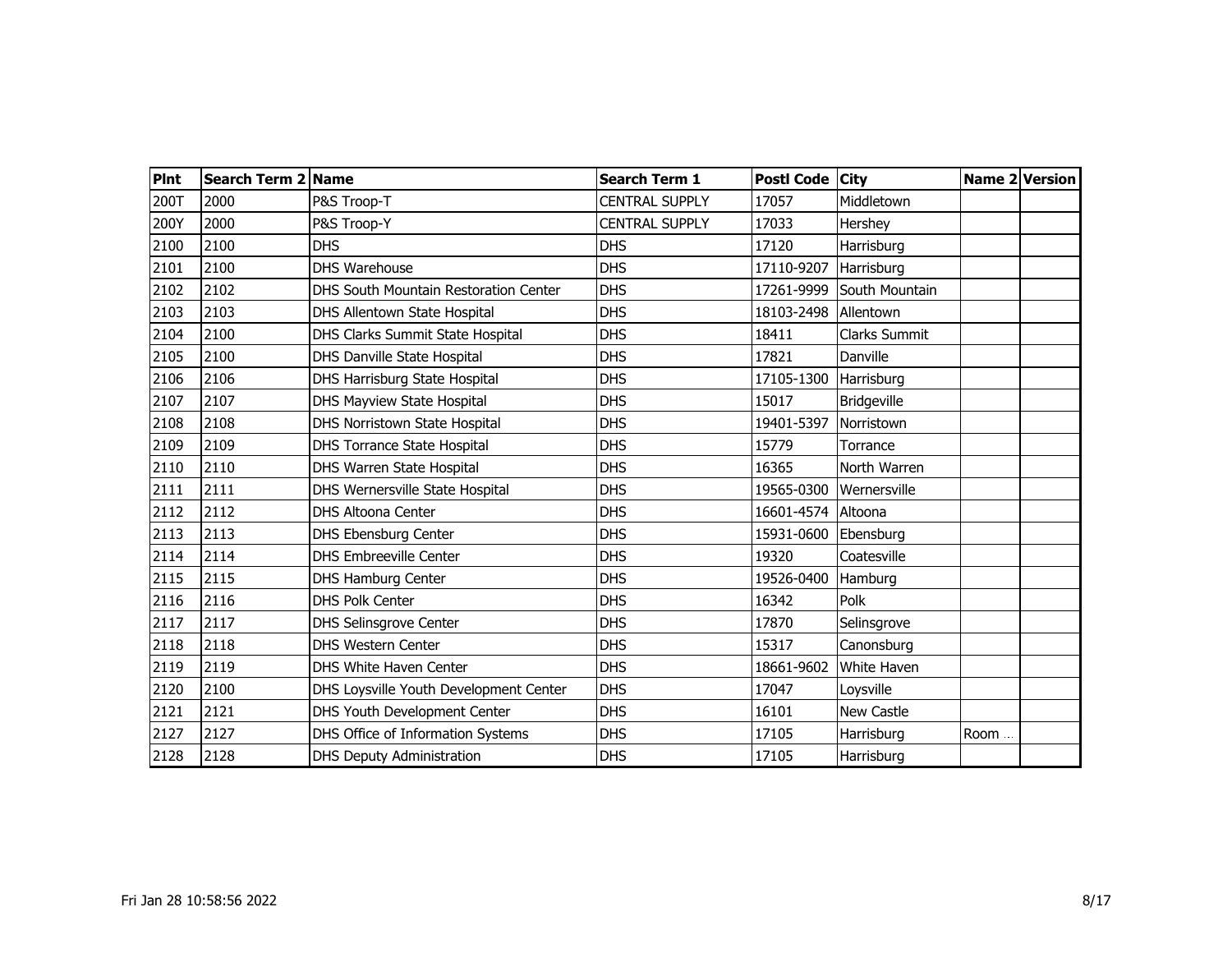| <b>PInt</b> | Search Term 2 Name |                                           | <b>Search Term 1</b> | Postl Code City       |              |        | <b>Name 2 Version</b> |
|-------------|--------------------|-------------------------------------------|----------------------|-----------------------|--------------|--------|-----------------------|
| 2129        | 2129               | DHS Deputy Income Maintenance             | <b>DHS</b>           | 17105                 | Harrisburg   |        |                       |
| 2130        | 2130               | DHS Deputy Medical Assistance             | <b>DHS</b>           | 17105                 | Harrisburg   |        |                       |
| 2131        | 2131               | DHS Deputy Mental Health                  | <b>DHS</b>           | 17105                 | Harrisburg   |        |                       |
| 2132        | 2132               | DHS Deputy Mental Retardation             | <b>DHS</b>           | 17015                 | Harrisburg   |        |                       |
| 2133        | 2133               | DHS Deputy Children Youth Families        | <b>DHS</b>           | 17105                 | Harrisburg   |        |                       |
| 2134        | 2134               | <b>DHS Deputy Social Programs</b>         | DHS                  | 17105                 | Harrisburg   |        |                       |
| 2135        | 2135               | DHS Deputy Child Development              | <b>DHS</b>           | 17120                 | Harrisburg   |        |                       |
| 2136        | 2100               | DHS Long Term Living                      | <b>DHS</b>           | 17101-1919            | Harrisburg   |        |                       |
| 2200        | 2200               | FSH/BT                                    | <b>FBC</b>           | 17106-7000            | Harrisburg   |        |                       |
| 2201        | 2201               | FSH/BT General Warehouse                  | <b>FBC</b>           | 17106                 | Harrisburg   |        |                       |
| 2202        | 2202               | FSH/BT Law Enforcement Warehouse          | FBC                  | 17106                 | Harrisburg   |        |                       |
| 2203        | 2203               | PA Fish and Boat Commisssion              | <b>FBC</b>           | 16823                 | Bellefonte   | Centre |                       |
| 2300        | 2300               | <b>GAME</b>                               | GC                   | 17110-9797            | Harrisburg   |        |                       |
| 2301        | 2301               | <b>GAME Law Enforcement</b>               | <b>GAME</b>          | 17110                 | Harrisburg   |        |                       |
| 2400        | 2400               | <b>DCED</b>                               | <b>DCED</b>          | 17120                 | Harrisburg   |        |                       |
| 2401        | 2401               | <b>DCED Community Affairs Development</b> | <b>DCED</b>          | 17120                 | Harrisburg   |        |                       |
| 2402        | 2402               | <b>DCED Business Financing</b>            | <b>DCED</b>          | 17120                 | Harrisburg   |        |                       |
| 2403        | 2401               | <b>DCED Internal Business Development</b> | <b>DCED</b>          | 17120                 | Harrisburg   |        |                       |
| 2404        | 2401               | DCED Tourism & Marketing                  | <b>DCED</b>          | 17120                 | Harrisburg   |        |                       |
| 2500        | 2500               | PA Parole Board                           | <b>PPB</b>           | 17104                 | Harrisburg   |        |                       |
| 2600        | 2600               | <b>PLCB</b>                               | <b>PLCB</b>          | 17124-0001            | Harrisburg   |        |                       |
| 2601        | 2600               | PLCB Warehouse 1                          | <b>PLCB</b>          | 19153-3896            | Philadelphia |        |                       |
| 2602        | 2600               | PLCB Warehouse 2                          | <b>PLCB</b>          | 18517-9694            | Taylor       |        |                       |
| 2604        | 2600               | PLCB Warehouse 4                          | <b>PLCB</b>          | 15238-3218 Harrisburg |              |        |                       |
| 2610        | 2600               | PLCB Warehouse 0                          | <b>PLCB</b>          | 17110-1425            | Harrisburg   |        |                       |
| 2620        | 2620               | <b>PLCB Marketing</b>                     | <b>PLCB</b>          | 17124                 | Harrisburg   |        |                       |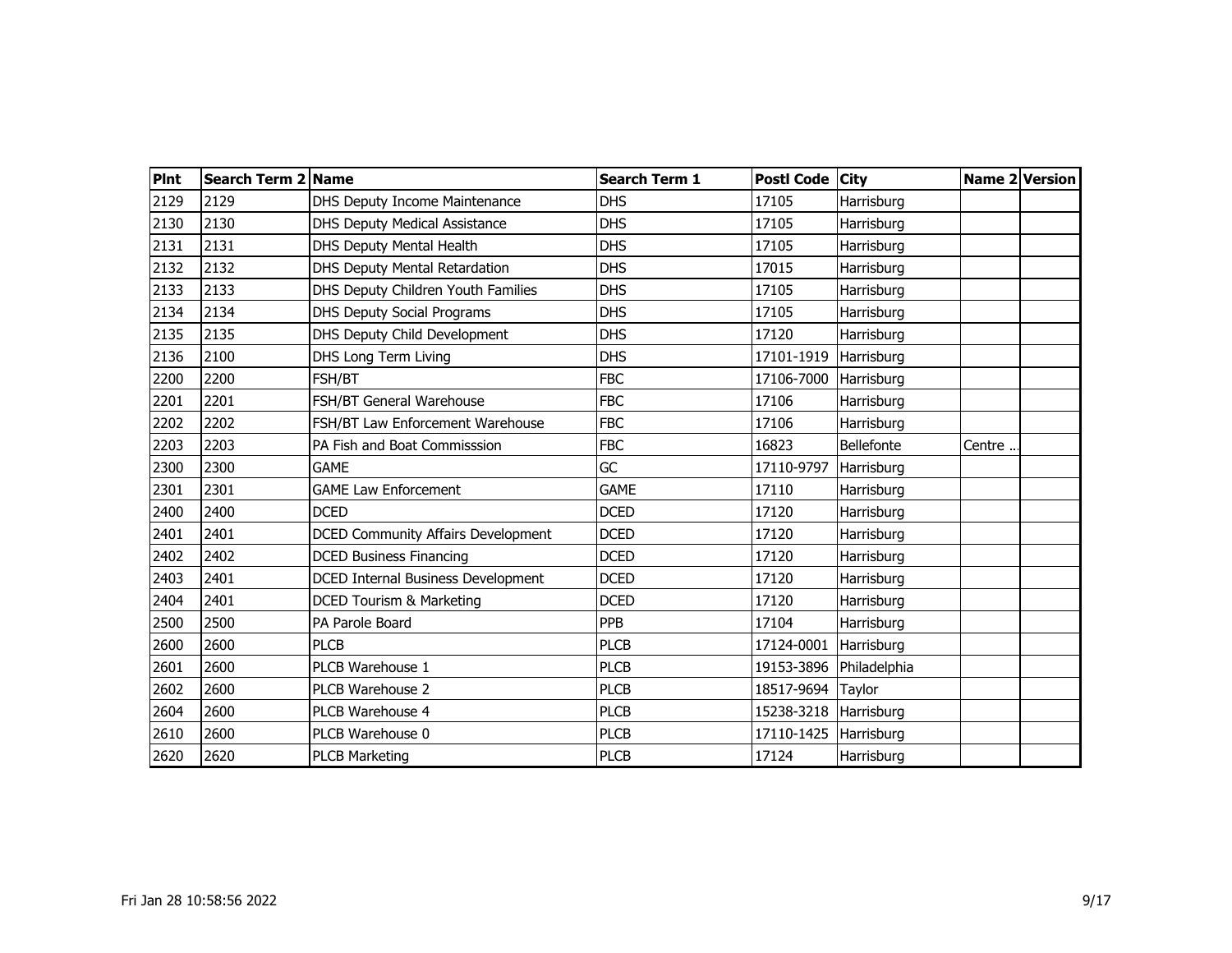| <b>Pint</b> | Search Term 2 Name |                                      | <b>Search Term 1</b> | Postl Code City        |              |        | <b>Name 2 Version</b> |
|-------------|--------------------|--------------------------------------|----------------------|------------------------|--------------|--------|-----------------------|
| 2700        | 2700               | <b>MMB</b>                           | <b>MMB</b>           | 17110-9408             | Harrisburg   |        |                       |
| 2800        | 2800               | LT GOV                               | LT GOV               | 17120                  | Harrisburg   |        |                       |
| 2801        | 2800               | LT GOV Pardons                       | <b>PARDONS</b>       | 17126                  | Harrisburg   |        |                       |
| 3000        | 3000               | <b>H &amp; M</b>                     | <b>HMC</b>           | 17108-1026             | Harrisburg   |        |                       |
| 3100        | 3100               | <b>PEMA</b>                          | <b>PEMA</b>          | 17110-9713             | Harrisburg   |        |                       |
| 3200        | 3200               | <b>SCSC Civil Service Commission</b> | <b>SCSC</b>          | 17101                  | Harrisburg   |        |                       |
| 3300        | 3300               | PENN VEST                            | PENN VEST            | 17101                  | Harrisburg   |        |                       |
| 3400        | 3400               | <b>PPTN</b>                          | <b>PPTN</b>          | 17033                  | Hershey      | PA Pub |                       |
| 3500        | 3500               | <b>DEP Central Office</b>            | <b>DEP</b>           | 17101-2301             | Harrisburg   |        |                       |
| 3501        | 3501               | DEP Southeast Region Office          | <b>DEP</b>           | 19401-9401             | Norristown   |        |                       |
| 3502        | 3502               | DEP Northeast Region Office          | <b>DEP</b>           | 18711-0790             | Wilkes-Barre |        |                       |
| 3503        | 3503               | DEP Southcentral Region Office       | <b>DEP</b>           | 17110-8200             | Harrisburg   |        |                       |
| 3504        | 3504               | DEP Northcentral Region Office       | <b>DEP</b>           | 17701                  | Willamsport  |        |                       |
| 3505        | 3505               | DEP Southwest Region Office          | <b>DEP</b>           | 15222-4745             | Pittsburgh   |        |                       |
| 3506        | 3506               | DEP Northwest Region Office          | <b>DEP</b>           | 16335-3481             | Meadville    |        |                       |
| 3507        | 3507               | DEP State Federal Relations          | <b>DEP</b>           | 17015                  | Harrisburg   |        |                       |
| 3508        | 3508               | DEP River Basin Cooperation          | <b>DEP</b>           | 17015                  | Harrisburg   |        |                       |
| 3600        | 3600               | <b>STEB</b>                          | <b>TAX BOARD</b>     | 17108-0909             | Harrisburg   |        |                       |
| 3700        | 3700               | EHB                                  | <b>HEARING BOARD</b> | 17105-8457             | Harrisburg   |        |                       |
| 3800        | 3800               | <b>DCNR Central</b>                  | <b>DCNR</b>          | 17105-8767             | Harrisburg   |        |                       |
| 3801        | 3801               | <b>DCNR Bureau of Forestry</b>       | <b>DCNR</b>          | 17105                  | Harrisburg   |        |                       |
| 3802        | 3802               | <b>DCNR Bureau of State Parks</b>    | <b>DCNR</b>          | 17105                  | Harrisburg   |        |                       |
| 3803        | 3803               | DCNR Conservation & Eng Svcs         | <b>DCNR</b>          | 17105                  | Harrisburg   |        |                       |
| 3810        | 3800               | DCNR Park Region 1                   | <b>DCNR</b>          | 15834                  | Emporium     |        |                       |
| 3820        | 3800               | DCNR Park Region 2                   | <b>DCNR</b>          | 16052-0387             | Prospect     |        |                       |
| 3830        | 3800               | <b>DCNR Park Region 3</b>            | <b>DCNR</b>          | 15559-7308 Schellsburg |              |        |                       |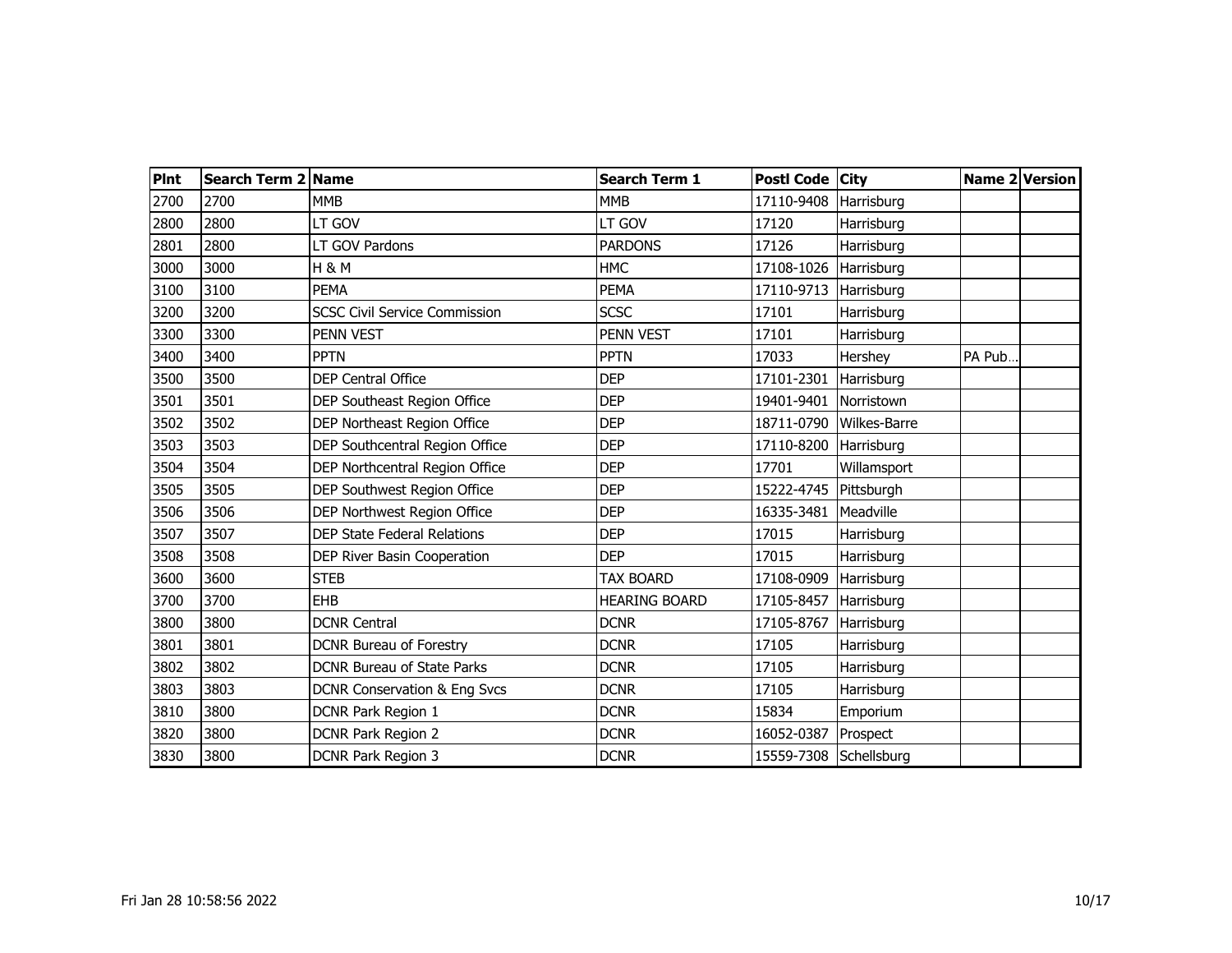| <b>Pint</b> | Search Term 2 Name |                                     | <b>Search Term 1</b>  | Postl Code City |                | Name 2 Version |
|-------------|--------------------|-------------------------------------|-----------------------|-----------------|----------------|----------------|
| 3840        | 3800               | DCNR Park Region 4                  | <b>DCNR</b>           | 18944-2065      | Perkasie       |                |
| 3850        | 3800               | DCNR Park Region 5                  | <b>DCNR</b>           | 18222           | <b>Drums</b>   |                |
| 4000        | 4000               | <b>ETHICS</b>                       | <b>ETHICS</b>         | 17108-1470      | Harrisburg     |                |
| 6400        | 6400               | Thaddeus Stevens Coll Tech          | 90                    | 17602-3113      | Lancaster      |                |
| 6500        | 6500               | PA Gaming Control Board             | <b>GAMING</b>         | 17128           | Harrisburg     |                |
| 6600        | 6600               | <b>PSC</b>                          | <b>PSC</b>            | 17120-1410      | Harrisburg     |                |
| 6700        | 6700               | <b>HLTH</b>                         | <b>HLTH</b>           | 17108           | Harrisburg     |                |
| 6800        | 6800               | <b>AGR</b>                          | <b>AGR</b>            | 17110           | Harrisburg     |                |
| 6801        | 6801               | AG Vet Lab                          | AG                    | 17110           | Harrisburg     |                |
| 7000        | 7000               | <b>SERS</b>                         | <b>SERS</b>           | 17108-1147      | Harrisburg     |                |
| 7100        | 7100               | <b>PMRB</b>                         | <b>PMRB</b>           | 17108-1165      | Harrisburg     |                |
| 7200        | 7200               | <b>PSERS</b>                        | <b>PSERS</b>          | 17101-1905      | Harrisburg     |                |
| 7400        | 7400               | Department of Drug/Alcohol Programs | <b>DRUG</b>           | 17104           | Harrisburg     |                |
| 7500        | 7500               | <b>BANKING</b>                      | <b>BANKING</b>        | 17101           | Harrisburg     |                |
| 7800        | 7800               | PENNDOT Deputy Admin                | <b>TRANSPORTATION</b> | 17120           | Harrisburg     |                |
| 7801        | 7800               | PENNDOT Adams                       | <b>TRANSPORTATION</b> | 17325           | Gettysburg     |                |
| 7802        | 7800               | PENNDOT Allegheny                   | <b>TRANSPORTATION</b> | 15238           | PIttsburgh     |                |
| 7803        | 7800               | <b>PENNDOT Armstrong</b>            | <b>TRANSPORTATION</b> | 16201-1016      | Kittanning     |                |
| 7804        | 7800               | <b>PENNDOT Beaver</b>               | <b>TRANSPORTATION</b> | 15074           | East Rochester |                |
| 7805        | 7800               | PENNDOT Bedford                     | <b>TRANSPORTATION</b> | 15522           | Bedford        |                |
| 7806        | 7800               | <b>PENNDOT Berks</b>                | <b>TRANSPORTATION</b> | 19560           | Temple         |                |
| 7807        | 7800               | PENNDOT Blair                       | <b>TRANSPORTATION</b> | 16648           | Hollidaysburg  |                |
| 7808        | 7800               | PENNDOT Bradford                    | <b>TRANSPORTATION</b> | 18848           | Towanda        |                |
| 7809        | 7800               | <b>PENNDOT Bucks</b>                | <b>TRANSPORTATION</b> | 18901           | Doylestown     |                |
| 780A        | 7800               | PENNDOT Office Chief Counsel        | <b>TRANSPORTATION</b> | 17120           | Harrisburg     |                |
| 780B        | 7800               | <b>PENNDOT Press Office</b>         | <b>TRANSPORTATION</b> | 17120           | Harrisburg     |                |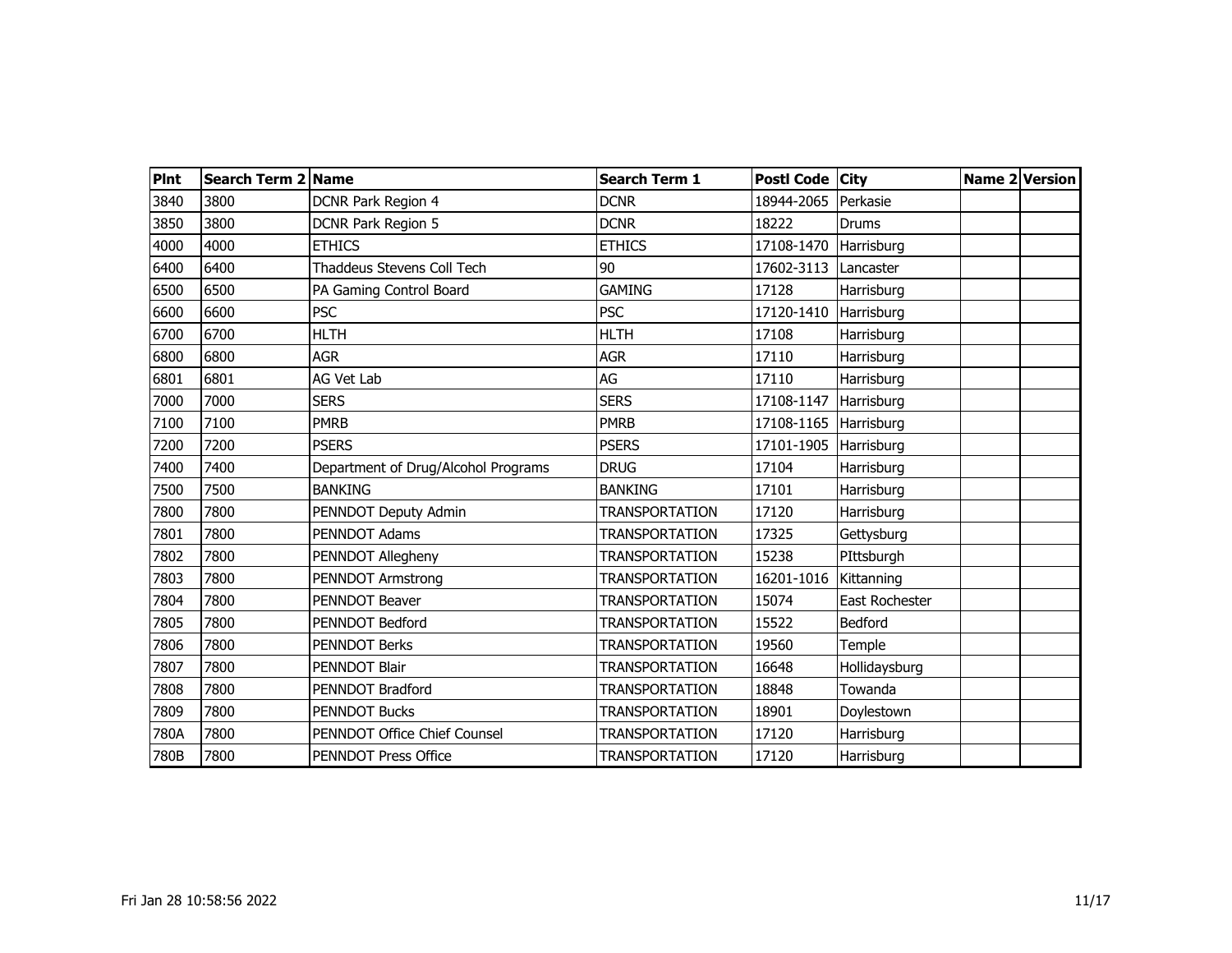| <b>Pint</b> | Search Term 2 Name |                                     | <b>Search Term 1</b>  | Postl Code City |               | Name 2 Version |
|-------------|--------------------|-------------------------------------|-----------------------|-----------------|---------------|----------------|
| 780C        | 7800               | PENNDOT Bur Innvtns                 | <b>TRANSPORTATION</b> | 17120           | Harrisburg    |                |
| 780D        | 7800               | PENNDOT Off Legislative Affairs     | <b>TRANSPORTATION</b> | 17120           | Harrisburg    |                |
| 780E        | 7800               | PENNDOT IT Program Office           | TRANSPORTATION        | 17120           | Harrisburg    |                |
| 780F        | 7800               | PENNDOT Bureau Fiscal Mgmt          | <b>TRANSPORTATION</b> | 17120           | Harrisburg    |                |
| 780G        | 7800               | PENNDOT Information Systems         | TRANSPORTATION        | 17120           | Harrisburg    |                |
| 780H        | 7800               | PENNDOT Bureau Of Equal Op          | <b>TRANSPORTATION</b> | 17120           | Harrisburg    |                |
| 780I        | 7800               | PENNDOT Ctr for Perf Excellence     | <b>TRANSPORTATION</b> | 17120           | Harrisburg    |                |
| 780J        | 7800               | PENNDOT Bur Human Res               | <b>TRANSPORTATION</b> | 17120           | Harrisburg    |                |
| 780K        | 7800               | PENNDOT Chief Engineer Hwy Ad       | <b>TRANSPORTATION</b> | 17120           | Harrisburg    |                |
| 780L        | 7800               | PENNDOT Strat Env Mgt Prg Off       | <b>TRANSPORTATION</b> | 17120           | Harrisburg    |                |
| 780M        | 7800               | PENNDOT Bureau of Design            | <b>TRANSPORTATION</b> | 17120           | Harrisburg    |                |
| 780N        | 7800               | PENNDOT Bureau Pub. Trans           | <b>TRANSPORTATION</b> | 17120           | Harrisburg    |                |
| 7800        | 7800               | PENNDOT Bureau of Munic. Srv        | <b>TRANSPORTATION</b> | 17120           | Harrisburg    |                |
| 780P        | 7800               | PENNDOT Ctr for Prg Dev & Mgt       | TRANSPORTATION        | 17120           | Harrisburg    |                |
| 780Q        | 7800               | PENNDOT Bureau of Plan Res          | <b>TRANSPORTATION</b> | 17120           | Harrisburg    |                |
| 780R        | 7800               | PENNDOT Bureau of Aviation          | <b>TRANSPORTATION</b> | 17120           | Harrisburg    |                |
| 780S        | 7800               | PENNDOT Bureau of Rail Freight      | <b>TRANSPORTATION</b> | 17120           | Harrisburg    |                |
| 780T        | 7800               | PENNDOT Driver/Vehicle Prog Srvs    | TRANSPORTATION        | 17104-2570      | Harrisburg    |                |
| 780U        | 7800               | PENNDOT Driver Licensing            | TRANSPORTATION        | 17104-2570      | Harrisburg    |                |
| 780V        | 7800               | PENNDOT Office Risk Management      | TRANSPORTATION        | 17104-2570      | Harrisburg    |                |
| 780W        | 7800               | PENNDOT Office Info/Fiscal Srvs     | TRANSPORTATION        | 17104-2570      | Harrisburg    |                |
| 780X        | 7800               | <b>PENNDOT Motor Vehicles</b>       | TRANSPORTATION        | 17104-2570      | Harrisburg    |                |
| 780Y        | 7800               | PENNDOT Policy Office               | <b>TRANSPORTATION</b> | 17120           | Harrisburg    |                |
| 780Z        | 7800               | PENNDOT Secretary of Transportation | <b>TRANSPORTATION</b> | 17120           | Harrisburg    |                |
| 7810        | 7800               | <b>PENNDOT Butler</b>               | <b>TRANSPORTATION</b> | 16001           | <b>Butler</b> |                |
| 7811        | 7800               | PENNDOT Cambria                     | TRANSPORTATION        | 15931           | Ebensburg     |                |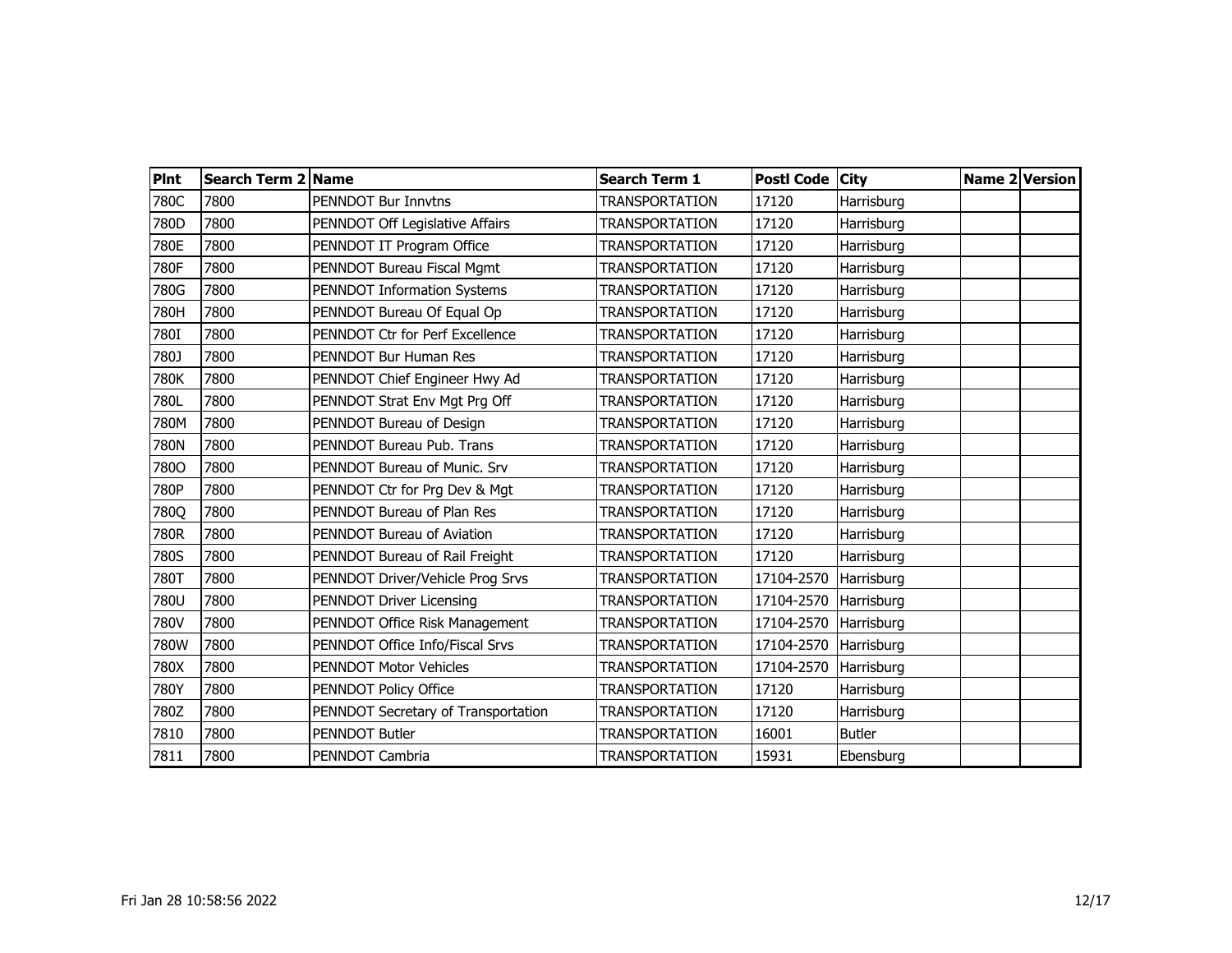| PInt | Search Term 2 Name |                       | <b>Search Term 1</b>  | <b>Postl Code</b> | <b>City</b>    |       | <b>Name 2 Version</b> |
|------|--------------------|-----------------------|-----------------------|-------------------|----------------|-------|-----------------------|
| 7812 | 7800               | PENNDOT Cameron       | <b>TRANSPORTATION</b> | 15834             | Emporium       |       |                       |
| 7813 | 7800               | PENNDOT Carbon        | <b>TRANSPORTATION</b> | 18235             | Lehighton      |       |                       |
| 7814 | 7800               | <b>PENNDOT Centre</b> | <b>TRANSPORTATION</b> | 16823             | Bellefonte     |       |                       |
| 7815 | 7800               | PENNDOT Chester       | <b>TRANSPORTATION</b> | 19320             | Coatesville    | PennD |                       |
| 7816 | 7800               | PENNDOT Clarion       | <b>TRANSPORTATION</b> | 16254             | Shippenville   |       |                       |
| 7817 | 7800               | PENNDOTClearfield     | <b>TRANSPORTATION</b> | 16843             | Hyde           |       |                       |
| 7818 | 7800               | PENNDOT Clinton       | <b>TRANSPORTATION</b> | 17751             | Mill Hall      |       |                       |
| 7819 | 7800               | PENNDOT Columbia      | <b>TRANSPORTATION</b> | 17815             | Bloomsburg     |       |                       |
| 7820 | 7800               | PENNDOT Crawford      | <b>TRANSPORTATION</b> | 16335             | Meadville      |       |                       |
| 7821 | 7800               | PENNDOT Cumberland    | <b>TRANSPORTATION</b> | 17013             | Carlisle       |       |                       |
| 7822 | 7800               | PENNDOT Dauphin       | <b>TRANSPORTATION</b> | 17103-1699        | Harrisburg     |       |                       |
| 7823 | 7800               | PENNDOT Delaware      | <b>TRANSPORTATION</b> | 19063             | Media          |       |                       |
| 7824 | 7800               | PENNDOT Elk           | <b>TRANSPORTATION</b> | 15853             | Ridgway        |       |                       |
| 7825 | 7800               | <b>PENNDOT Erie</b>   | <b>TRANSPORTATION</b> | 16441             | Waterford      |       |                       |
| 7826 | 7800               | PENNDOT Fayette       | <b>TRANSPORTATION</b> | 15401             | Uniontown      |       |                       |
| 7827 | 7800               | PENNDOT Forest        | <b>TRANSPORTATION</b> | 16365-0985        | Warren         |       |                       |
| 7828 | 7800               | PENNDOT Franklin      | <b>TRANSPORTATION</b> | 17201             | Chambersburg   |       |                       |
| 7829 | 7800               | PENNDOT Fulton        | <b>TRANSPORTATION</b> | 17233             | McConnellsburg |       |                       |
| 7830 | 7800               | <b>PENNDOT Greene</b> | <b>TRANSPORTATION</b> | 15370             | Waynesburg     |       |                       |
| 7831 | 7800               | PENNDOT Huntingdon    | <b>TRANSPORTATION</b> | 16652             | Huntingdon     |       |                       |
| 7832 | 7800               | PENNDOT Indiana       | <b>TRANSPORTATION</b> | 15701-0429        | Indiana        |       |                       |
| 7833 | 7800               | PENNDOT Jefferson     | <b>TRANSPORTATION</b> | 15767-0385        | Punxsutawney   |       |                       |
| 7834 | 7800               | PENNDOT Juniata       | <b>TRANSPORTATION</b> | 17059             | Mifflintown    |       |                       |
| 7835 | 7800               | PENNDOT Lackawanna    | <b>TRANSPORTATION</b> | 18411             | Clarks Summit  |       |                       |
| 7836 | 7800               | PENNDOT Lancaster     | <b>TRANSPORTATION</b> | 17604             | Lancaster      |       |                       |
| 7837 | 7800               | PENNDOT Lawrence      | <b>TRANSPORTATION</b> | 16105             | New Castle     |       |                       |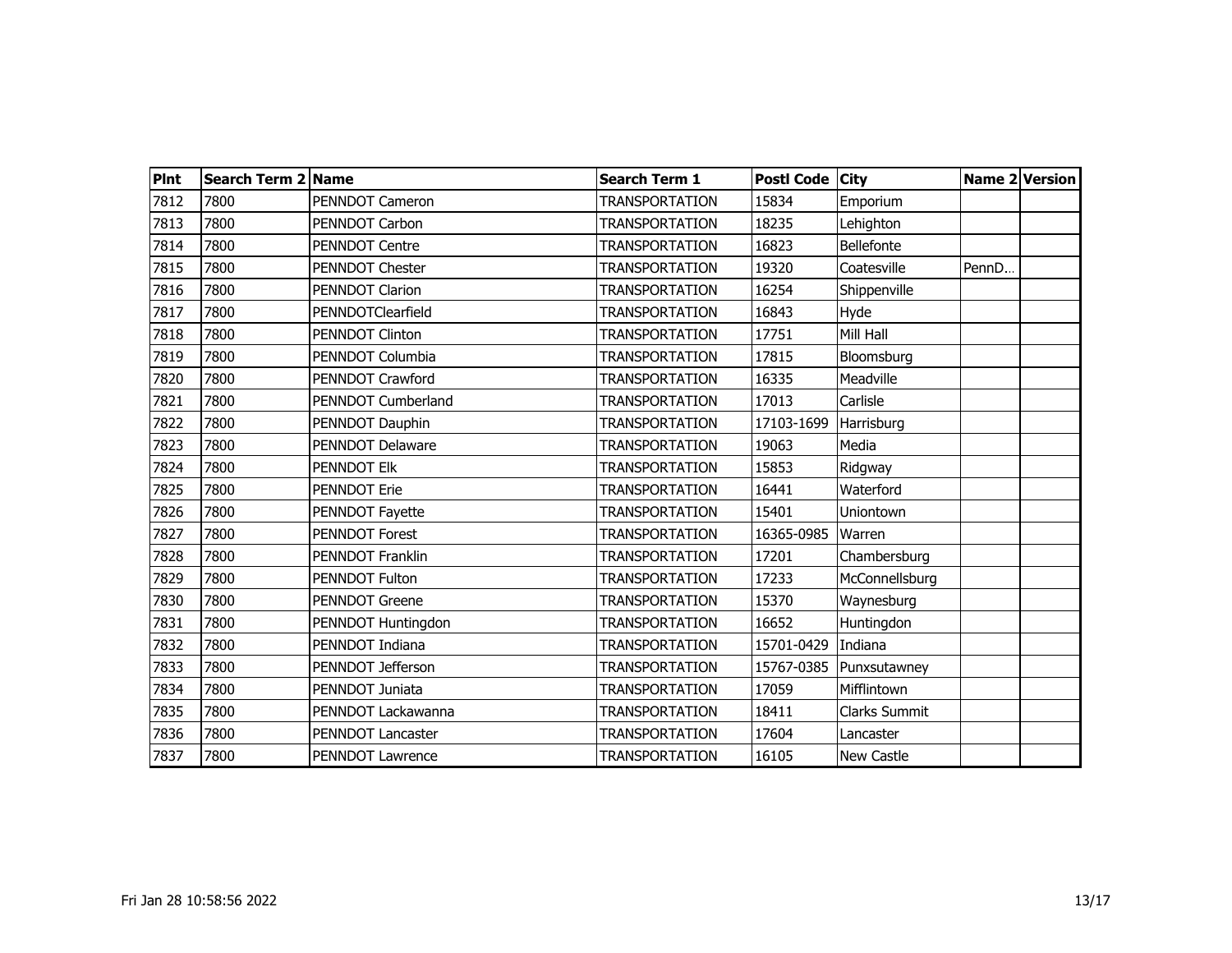| <b>Pint</b> | Search Term 2 Name |                         | <b>Search Term 1</b>  | Postl Code City |                  |        | Name 2 Version |
|-------------|--------------------|-------------------------|-----------------------|-----------------|------------------|--------|----------------|
| 7838        | 7800               | PENNDOT Lebanon         | <b>TRANSPORTATION</b> | 17042           | Lebanon          |        |                |
| 7839        | 7800               | PENNDOT Lehigh          | <b>TRANSPORTATION</b> | 18103           | Allentown        |        |                |
| 7840        | 7800               | PENNDOT Luzerne         | <b>TRANSPORTATION</b> | 18706-0000      | Hanover Twp.     |        |                |
| 7841        | 7800               | PENNDOT Lycoming        | <b>TRANSPORTATION</b> | 17754           | Montoursville    |        |                |
| 7842        | 7800               | <b>PENNDOT McKean</b>   | <b>TRANSPORTATION</b> | 16726           | Cyclone          |        |                |
| 7843        | 7800               | <b>PENNDOT Mercer</b>   | <b>TRANSPORTATION</b> | 16137           | Mercer           |        |                |
| 7844        | 7800               | <b>PENNDOT Mifflin</b>  | <b>TRANSPORTATION</b> | 17059           | Mifflintown      |        |                |
| 7845        | 7800               | <b>PENNDOT Monroe</b>   | <b>TRANSPORTATION</b> | 18360           | Stroudsburg      |        |                |
| 7846        | 7800               | PENNDOT Montgomery      | <b>TRANSPORTATION</b> | 19404           | Norristown       |        |                |
| 7847        | 7800               | <b>PENNDOT Montour</b>  | <b>TRANSPORTATION</b> | 17815           | Bloomsburg       |        |                |
| 7848        | 7800               | PENNDOT Northampton     | <b>TRANSPORTATION</b> | 18405           | Easton           |        |                |
| 7849        | 7800               | PENNDOT Northumberland  | <b>TRANSPORTATION</b> | 17801           | Sunbury          |        |                |
| 7850        | 7800               | PENNDOT Perry           | <b>TRANSPORTATION</b> | 17068           | New Bloomsfield  |        |                |
| 7851        | 7800               | PENNDOT Philadelphia    | <b>TRANSPORTATION</b> | 19140           | Philadelphia     |        |                |
| 7852        | 7800               | <b>PENNDOT Pike</b>     | <b>TRANSPORTATION</b> | 18337           | Milford          |        |                |
| 7853        | 7800               | <b>PENNDOT Potter</b>   | <b>TRANSPORTATION</b> | 16915-0000      | Coudersport      | 3017/1 |                |
| 7854        | 7800               | PENNDOT Schuylkill      | <b>TRANSPORTATION</b> | 17972           | Schuylkill Haven |        |                |
| 7855        | 7800               | PENNDOT Snyder          | TRANSPORTATION        | 17870           | Selinsgrove      |        |                |
| 7856        | 7800               | <b>PENNDOT Somerset</b> | <b>TRANSPORTATION</b> | 15501           | Somerset         |        |                |
| 7857        | 7800               | PENNDOT Sullivan        | <b>TRANSPORTATION</b> | 17754-0218      | Montoursville    |        |                |
| 7858        | 7800               | PENNDOT Susquehanna     | <b>TRANSPORTATION</b> | 18801           | Montrose         |        |                |
| 7859        | 7800               | PENNDOT Tioga           | TRANSPORTATION        | 16901           | Wellsboro        |        |                |
| 7860        | 7800               | <b>PENNDOT Union</b>    | <b>TRANSPORTATION</b> | 17870           | Selinsgrove      |        |                |
| 7861        | 7800               | PENNDOT Venango         | <b>TRANSPORTATION</b> | 16323           | Franklin         |        |                |
| 7862        | 7800               | PENNDOT Warren          | <b>TRANSPORTATION</b> | 16365           | Warren           |        |                |
| 7863        | 7800               | PENNDOT Washington      | <b>TRANSPORTATION</b> | 15301           | Washington       |        |                |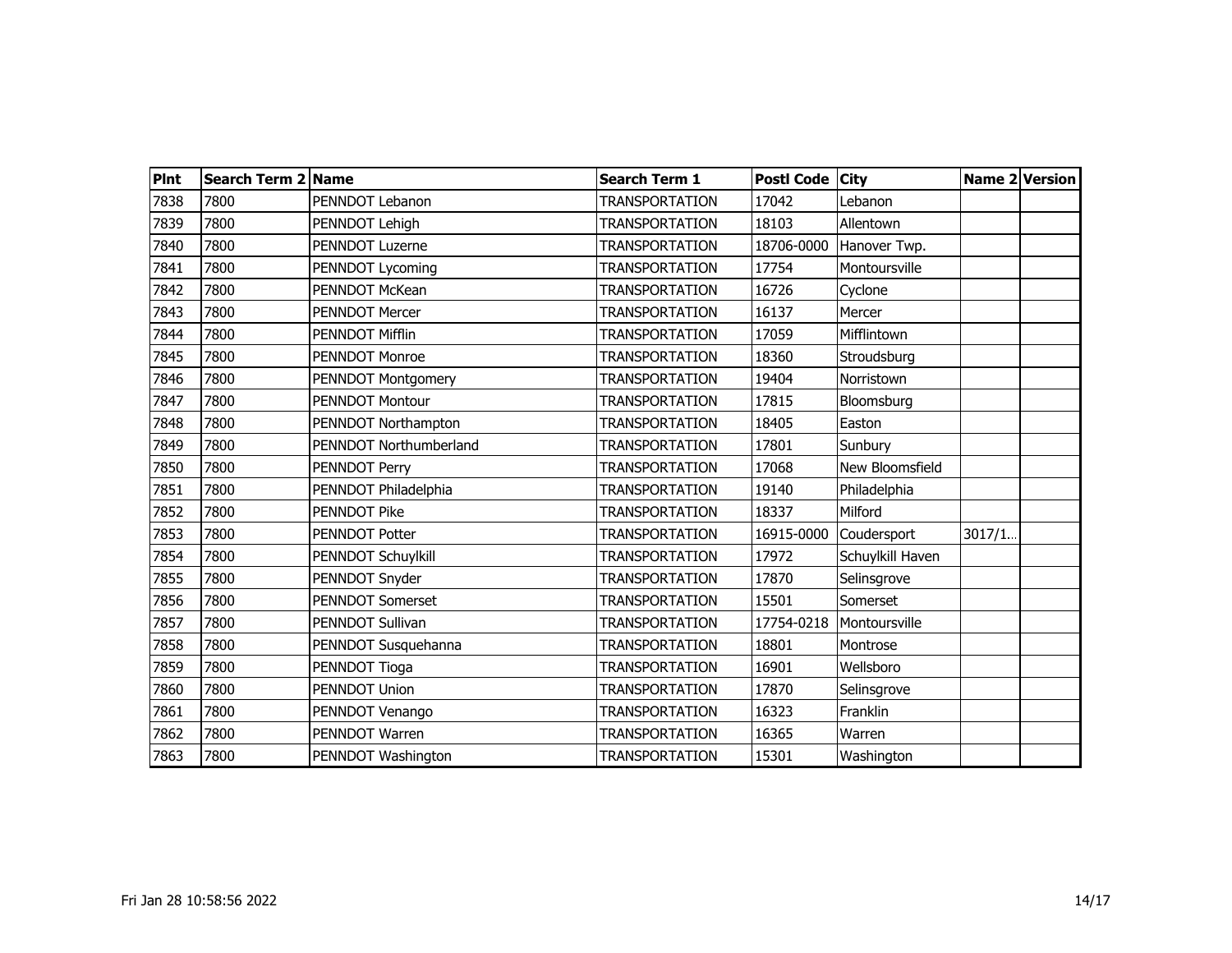| <b>Pint</b> | Search Term 2 Name |                                     | <b>Search Term 1</b>  | Postl Code City |                    |       | Name 2 Version |
|-------------|--------------------|-------------------------------------|-----------------------|-----------------|--------------------|-------|----------------|
| 7864        | 7800               | PENNDOT Wayne                       | <b>TRANSPORTATION</b> | 18431           | Honesdale          |       |                |
| 7865        | 7800               | PENNDOT Westmoreland                | <b>TRANSPORTATION</b> | 15601           | Greensburg         |       |                |
| 7866        | 7800               | PENNDOT Wyoming                     | <b>TRANSPORTATION</b> | 18657           | Tunkhannock        |       |                |
| 7867        | 7800               | PENNDOT York                        | <b>TRANSPORTATION</b> | 17404-1621      | York               |       |                |
| 7868        | 7800               | PENNDOT Bureau of Hwy Safety        | <b>TRANSPORTATION</b> | 17105           | Harrisburg         |       |                |
| 7869        | 7800               | PENNDOT Bureau of Office Services   | <b>TRANSPORTATION</b> | 17104           | Harrisburg         |       |                |
| 7870        | 7800               | Construction & Material Test Lab    | <b>TRANSPORTATION</b> | 17110           | Harrisburg         | DGS A |                |
| 7871        | 7800               | PENNDOT District 1                  | <b>TRANSPORTATION</b> | 16301           | Oil City           |       |                |
| 7872        | 7800               | PENNDOT District 2                  | <b>TRANSPORTATION</b> | 16830           | Clearfield         |       |                |
| 7873        | 7800               | <b>PENNDOT District 3</b>           | <b>TRANSPORTATION</b> | 17754-0218      | Montoursville      |       |                |
| 7874        | 7800               | PENNDOT District 4                  | <b>TRANSPORTATION</b> | 18512           | Scranton           |       |                |
| 7875        | 7800               | PENNDOT District 5                  | <b>TRANSPORTATION</b> | 18101           | Allentown          |       |                |
| 7876        | 7800               | PENNDOT District 6                  | <b>TRANSPORTATION</b> | 19406-1525      | King of Prussia    |       |                |
| 7877        | 7800               | PENNDOT District 8                  | <b>TRANSPORTATION</b> | 17103-1699      | Harrisburg         |       |                |
| 7879        | 7800               | <b>PENNDOT District 9</b>           | <b>TRANSPORTATION</b> | 16648           | Hollidaysburg      |       |                |
| 7880        | 7800               | PENNDOT District 10                 | <b>TRANSPORTATION</b> | 15701-0429      | Indiana            |       |                |
| 7881        | 7800               | PENNDOT District 11                 | <b>TRANSPORTATION</b> | 15017           | <b>Bridgeville</b> |       |                |
| 7882        | 7800               | PENNDOT District 12                 | <b>TRANSPORTATION</b> | 15401-2105      | Uniontown          |       |                |
| 7883        | 7800               | PENNDOT Bureau of Maint & Oper      | <b>TRANSPORTATION</b> | 17120           | Harrisburg         |       |                |
| 7884        | 7800               | <b>PENNDOT Tunnel</b>               | <b>TRANSPORTATION</b> | 15220           | Pittsburgh         |       |                |
| 7885        | 7885               | PENNDOT Deputy Hghwy Admin          | <b>PENNDOT</b>        | 17105           | Harrisburg         |       |                |
| 7886        | 7886               | PENNDOT Deputy Local Area Transport | PENNDOT               | 17105           | Harrisburg         |       |                |
| 7887        | 7886               | PENNDOT Deputy Planning             | <b>PENNDOT</b>        | 17105           | Harrisburg         |       |                |
| 7888        | 7888               | PENNDOT Deputy Aviation             | PENNDOT               | 17105           | Harrisburg         |       |                |
| 7889        | 7889               | PENNDOT Deputy Safety Admin         | <b>PENNDOT</b>        | 17105           | Harrisburg         |       |                |
| 7890        | 7800               | PENNDOT Bureau Proj Delivery        | TRANSPORTATION        | 17120           | Harrisburg         |       |                |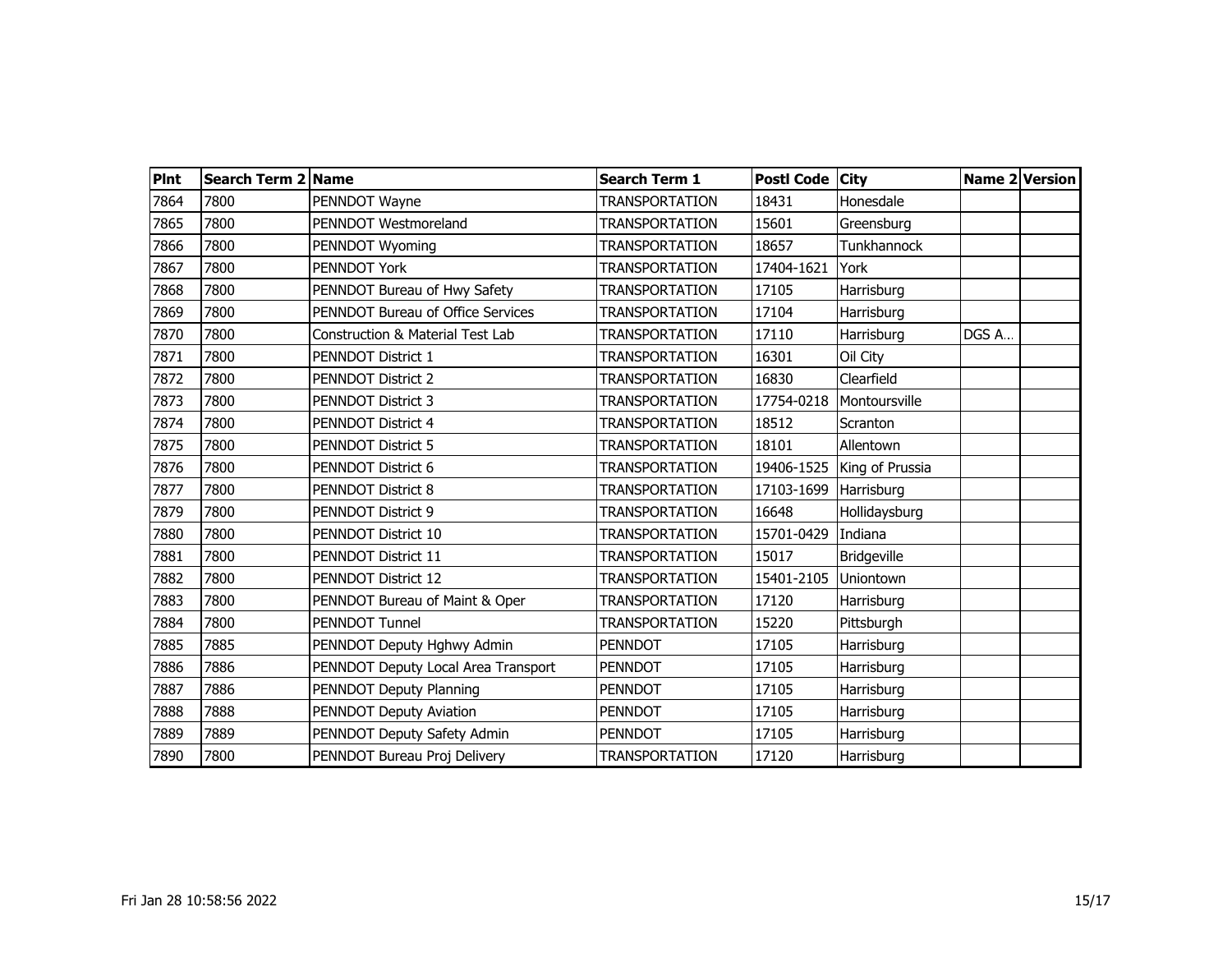| <b>PInt</b> | Search Term 2 Name |                                          | <b>Search Term 1</b>     | Postl Code City |               | Name 2 Version |
|-------------|--------------------|------------------------------------------|--------------------------|-----------------|---------------|----------------|
| 7891        | 7800               | PENNDOT Bureau Maint & Oper              | <b>TRANSPORTATION</b>    | 17120           | Harrisburg    |                |
| 7892        | 7800               | PENNDOT Oper & Equip Trng                | <b>TRANSPORTATION</b>    | 17120           | Harrisburg    |                |
| 7893        | 7800               | PENNDOT Sign Shop Section                | <b>TRANSPORTATION</b>    | 17103           | Harrisburg    |                |
| 7900        | 7900               | <b>INS</b>                               | <b>INS</b>               | 17120           | Harrisburg    |                |
| 7901        | 7901               | Pennsylvania Health Insurance Exchange A | <b>INS</b>               | 17101           | Harrisburg    |                |
| 8100        | 8100               | OA                                       | OA                       | 17120           | Harrisburg    |                |
| 8101        | 8100               | <b>OB</b>                                | <b>OB</b>                | 17101           | Harrisburg    |                |
| 8102        | 8100               | <b>OGC</b>                               | <b>OGC</b>               | 17120           | Harrisburg    |                |
| 8103        | 8100               | <b>PCCD</b>                              | <b>PCCD</b>              | 17108-1167      | Harrisburg    |                |
| 8104        | 8104               | Cat Fund                                 | OA                       | 17101           | Harrisburg    |                |
| 8105        | 8105               | <b>Comptroller Operations</b>            | <b>OB</b>                | 17101           | Harrisburg    |                |
| 8106        | 8106               | <b>HRC Human Relations Commission</b>    | <b>HRC</b>               | 17101-2702      | Harrisburg    |                |
| 8107        | 8107               | State Inspector General                  | <b>OSIG</b>              | 17101           | Harrisburg    |                |
| 8108        | 8100               | OA OIT                                   | OA                       | 17120           | Harrisburg    |                |
| 8109        | 8100               | Exec Off Commissions & Boards            | EXEC BOARDS COMMIS 17120 |                 | Harrisburg    |                |
| 8110        | 8110               | OB, OAS                                  | OA                       | 17101           | Harrisburg    |                |
| 8111        | 8111               | Gov Office Health Care Reform            | <b>OA</b>                | 17120           | Harrisburg    |                |
| 8113        | 8113               | General Government Delivery Center       | <b>GGDC</b>              | 17101           | Harrisburg    |                |
| 8114        | 8114               | Public Safety Delivery Center            | <b>PSDC</b>              | 17050           | Mechanicsburg |                |
| 8115        | 8115               | Employment, Banking and Revenue Delivery | <b>EBRDC</b>             | 17121           | Harrisburg    |                |
| 8116        | 8116               | Health & Human Services Delivery Center  | <b>HHSDC</b>             | 17110           | Harrisburg    |                |
| 8117        | 8117               | Conservation and Environment DC          | <b>CEDC</b>              | 17101           | Harrisburg    |                |
| 8118        | 8118               | Infrastructure & Economic Development DC | <b>IEDC</b>              | 17120           | Harrisburg    |                |
| 8120        | 8100               | <b>OA IT Procurement</b>                 | OA                       | 17101           | Harrisburg    |                |
| 8121        | 8100               | OA Office of Public Liaison              | OA                       | 17120           | Harrisburg    |                |
| 8300        | 8300               | Patient Safety Authority                 | PATIENTSAFETYAUTH        | 17120           | Harrisburg    |                |